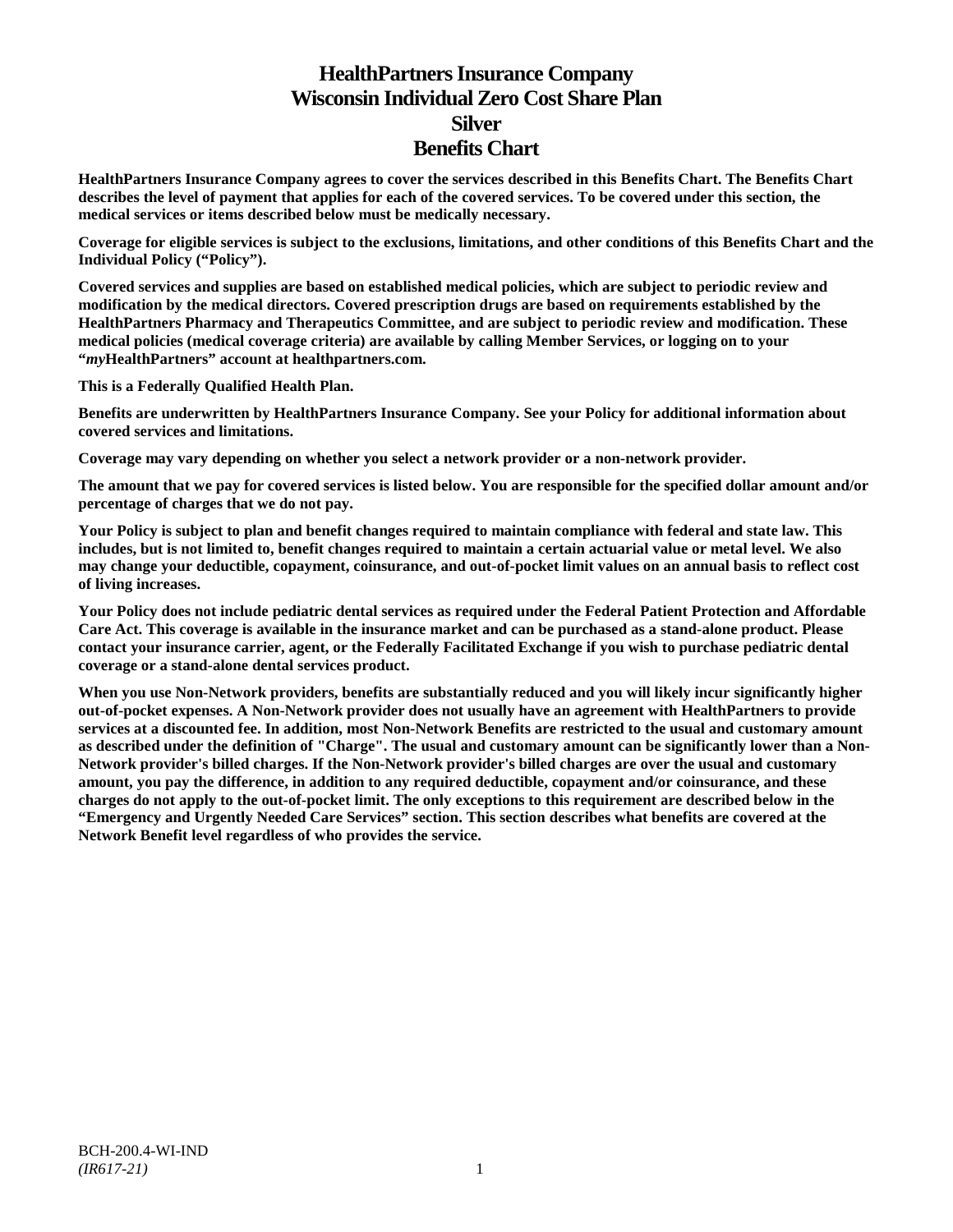## **These definitions apply to the Benefits Chart. They also apply to your Policy.**

| <b>Biosimilar Drug:</b> | A prescription drug, approved by the Food and Drug Administration (FDA), that the FDA has<br>determined is biosimilar to and interchangeable with a biological brand name drug. Biosimilar<br>drugs are not considered generic drugs and are not covered under the generic drug benefit.                                                                                                                                                                                                                                                                                                                                     |
|-------------------------|------------------------------------------------------------------------------------------------------------------------------------------------------------------------------------------------------------------------------------------------------------------------------------------------------------------------------------------------------------------------------------------------------------------------------------------------------------------------------------------------------------------------------------------------------------------------------------------------------------------------------|
| <b>Brand Name Drug:</b> | A prescription drug, approved by the Food and Drug Administration (FDA), that is manufactured,<br>sold or licensed for sale under a trademark by the pharmaceutical company that originally<br>researched and developed the drug. Brand name drugs have the same active-ingredient formula as<br>the generic version of the drug. However, generic drugs are manufactured and sold by other drug<br>manufacturers and are generally not available until after the patent on the brand name drug has<br>expired. A few brand name drugs may be covered at the generic benefit level if this is indicated on<br>the formulary. |
| <b>Calendar Year:</b>   | This is the 12-month period beginning 12:01 A.M. Central Time, on January 1, and ending 12:00<br>A.M. Central Time of the next following December 31.                                                                                                                                                                                                                                                                                                                                                                                                                                                                        |
| Charge:                 | For covered services delivered by a network provider, this is the provider's discounted fee for a<br>given medical/surgical service, procedure or item.                                                                                                                                                                                                                                                                                                                                                                                                                                                                      |
|                         | For covered services delivered by non-network providers, a contracted rate may apply if such<br>arrangement is available to HealthPartners.                                                                                                                                                                                                                                                                                                                                                                                                                                                                                  |
|                         | For the Usual and Customary Charge for covered services delivered by non-network providers,<br>our payment is calculated using one of the following options to be determined at HealthPartners'<br>discretion: 1) a percentage of the Medicare fee schedule; 2) a comparable schedule if the service is<br>not on the Medicare fee schedule; or 3) a commercially reasonable rate for such service.                                                                                                                                                                                                                          |
|                         | The Usual and Customary Charge is the maximum amount allowed that we consider in the<br>calculation of the payment of charges incurred for certain covered services. You must pay for any<br>charges above the usual and customary charge, and they do not apply to the out-of-pocket limit.                                                                                                                                                                                                                                                                                                                                 |
|                         | A charge is incurred for covered ambulatory medical and surgical services, on the date the service<br>or item is provided. A charge is incurred for covered inpatient services, on the date of admission to<br>a hospital. To be covered, a charge must be incurred on or after your effective date and on or<br>before the termination date.                                                                                                                                                                                                                                                                                |
| Copayment/Coinsurance:  | The specified dollar amount, or percentage, of charges incurred for covered services, which we do<br>not pay, but which you must pay, each time you receive certain medical services, procedures or<br>items. Our payment for those covered services or items begins after the copayment or coinsurance<br>is satisfied. Covered services or items requiring a copayment or coinsurance are specified in this<br>Benefits Chart.                                                                                                                                                                                             |
|                         | For services provided by a network provider:                                                                                                                                                                                                                                                                                                                                                                                                                                                                                                                                                                                 |
|                         | An amount which is listed as a flat dollar copayment is applied to a network provider's discounted<br>charges for a given service. However, if the network provider's discounted charges for a service or<br>item is less than the flat dollar copayment, you will pay the network provider's discounted charge.<br>An amount which is listed as a percentage of charges or coinsurance is based on the network<br>provider's discounted charges, calculated at the time the claim is processed, which may include an<br>agreed upon fee schedule rate for case rate or withhold arrangements.                               |
|                         | For services provided by a Non-Network provider:                                                                                                                                                                                                                                                                                                                                                                                                                                                                                                                                                                             |
|                         | Any copayment or coinsurance is applied to the lesser of the provider's charges or the usual and<br>customary charge for a service.                                                                                                                                                                                                                                                                                                                                                                                                                                                                                          |
|                         | A copayment or coinsurance is due at the time a service is provided, or when billed by the<br>provider. The copayment or coinsurance applicable for a scheduled visit with a network provider<br>will be collected for each visit, late cancellation and failed appointment.                                                                                                                                                                                                                                                                                                                                                 |
|                         |                                                                                                                                                                                                                                                                                                                                                                                                                                                                                                                                                                                                                              |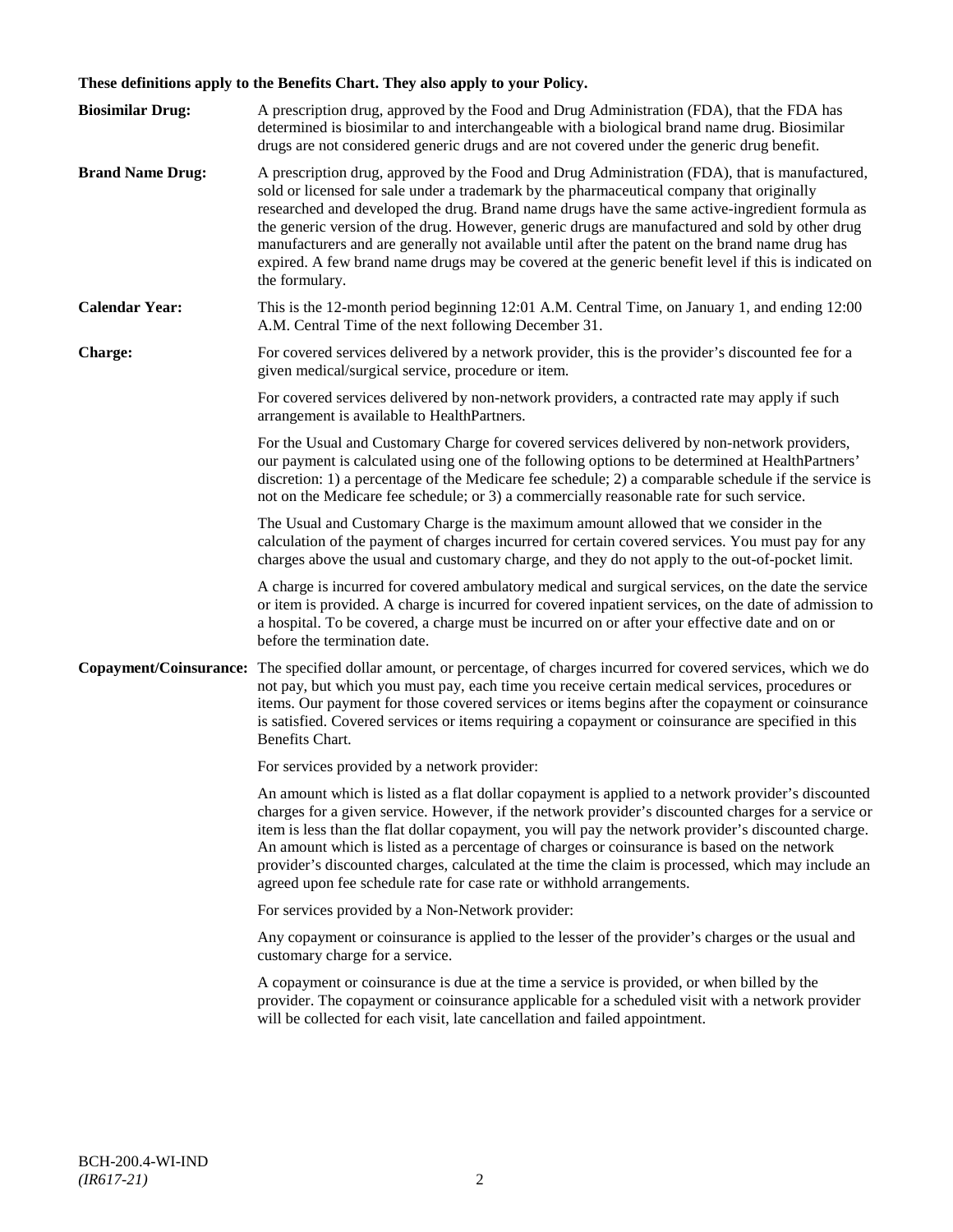| <b>Formulary:</b>           | This is a current list, which may be revised from time to time, of prescription drugs, medications,<br>equipment and supplies covered by us as indicated in this Benefits Chart which are covered at the<br>highest benefit level. Some drugs on the formulary may require prior authorization to be covered<br>as formulary drugs. The formulary, and information on drugs that require prior authorization, are<br>available by calling Member Services, or logging on to your "myHealthPartners" account at<br>healthpartners.com. |
|-----------------------------|---------------------------------------------------------------------------------------------------------------------------------------------------------------------------------------------------------------------------------------------------------------------------------------------------------------------------------------------------------------------------------------------------------------------------------------------------------------------------------------------------------------------------------------|
| <b>Generic Drug:</b>        | A prescription drug, approved by the Food and Drug Administration (FDA), that the FDA has<br>determined is comparable to a brand name drug product in dosage form, strength, route of<br>administration, quality, intended use and documented bioequivalence. Generally, generic drugs<br>cost less than brand name drugs. Some brand name drugs may be covered at the generic drug<br>benefit level if this is indicated on the formulary.                                                                                           |
|                             | <b>Non-Formulary Drug:</b> This is a prescription drug, approved by the Food and Drug<br>Administration (FDA), that is not on the formulary, is medically necessary and is not investigative<br>or experimental or otherwise excluded under your Policy.                                                                                                                                                                                                                                                                              |
| <b>Specialty Drug List:</b> | This is a current list, which may be revised from time to time, of prescription drugs, medications,<br>equipment and supplies, which are typically bio-pharmaceuticals. The purpose of a specialty drug<br>list is to facilitate enhanced monitoring of complex therapies used to treat specific conditions.<br>Specialty drugs are covered by us as indicated in this Benefits Chart. The specialty drug list is<br>available by calling Member Services, or logging on to your "myHealthPartners" account at<br>healthpartners.com. |
| virtuwell:                  | This is an online service that you may use to receive a diagnosis and treatment for certain routine<br>conditions, such as a cold and flu, ear pain and sinus infections. You may access the virtuwell web<br>site at virtuwell.com.                                                                                                                                                                                                                                                                                                  |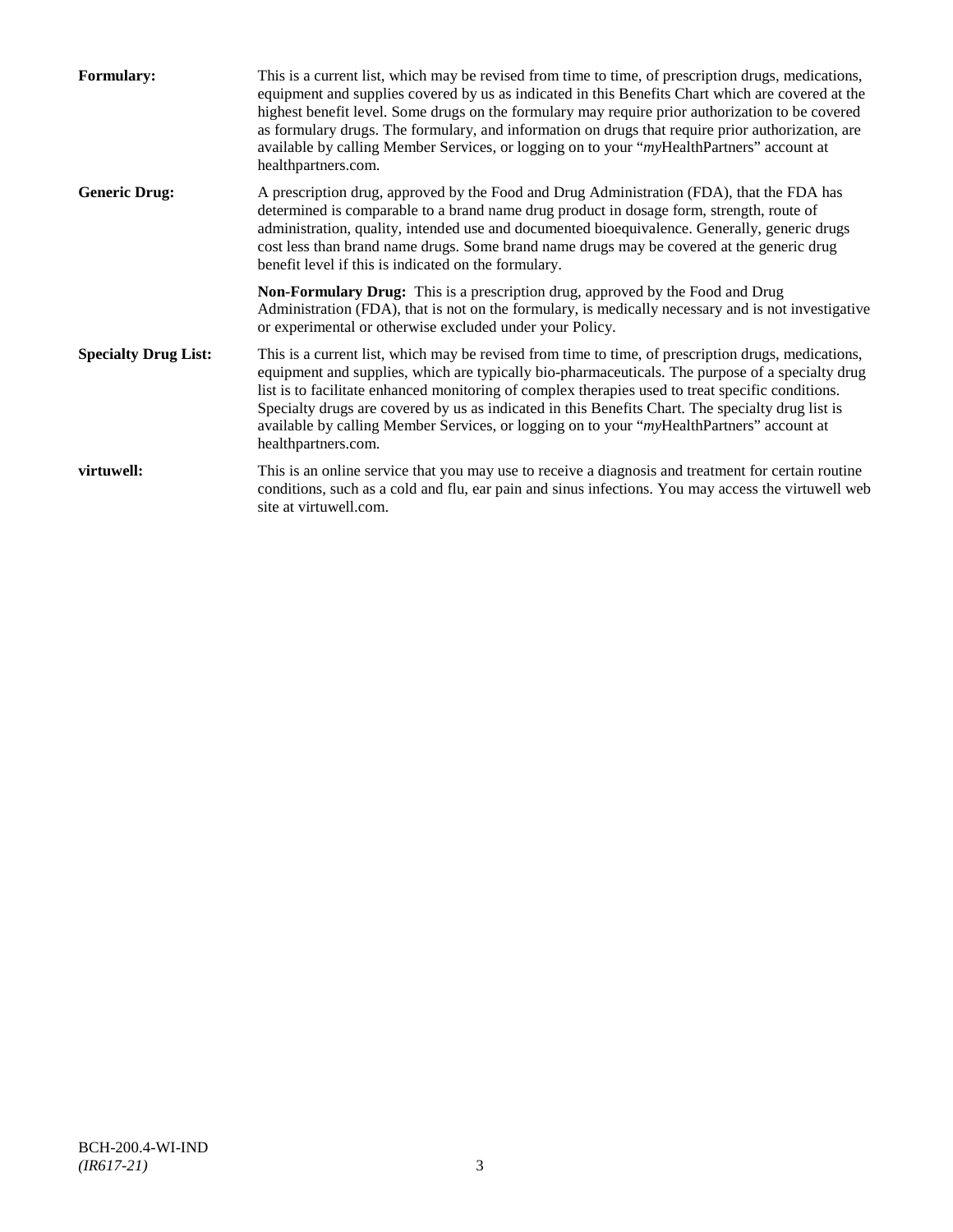## **DEDUCTIBLES AND OUT-OF-POCKET LIMITS**

## **Individual Calendar Year Deductible**

| <b>Network Benefits</b> | <b>Non-Network Benefits</b> |
|-------------------------|-----------------------------|
| None.                   | None.                       |

# **Family Calendar Year Deductible**

| <b>Network Benefits</b> | <b>Non-Network Benefits</b> |
|-------------------------|-----------------------------|
| None.                   | None.                       |

### **Individual Calendar Year Out-of-Pocket Limit**

| <b>Network Benefits</b> | <b>Non-Network Benefits</b> |
|-------------------------|-----------------------------|
| None.                   | None.                       |

## **Family Calendar Year Out-of-Pocket Limit**

| <b>Network Benefits</b> | <b>Non-Network Benefits</b> |
|-------------------------|-----------------------------|
| None.                   | None.                       |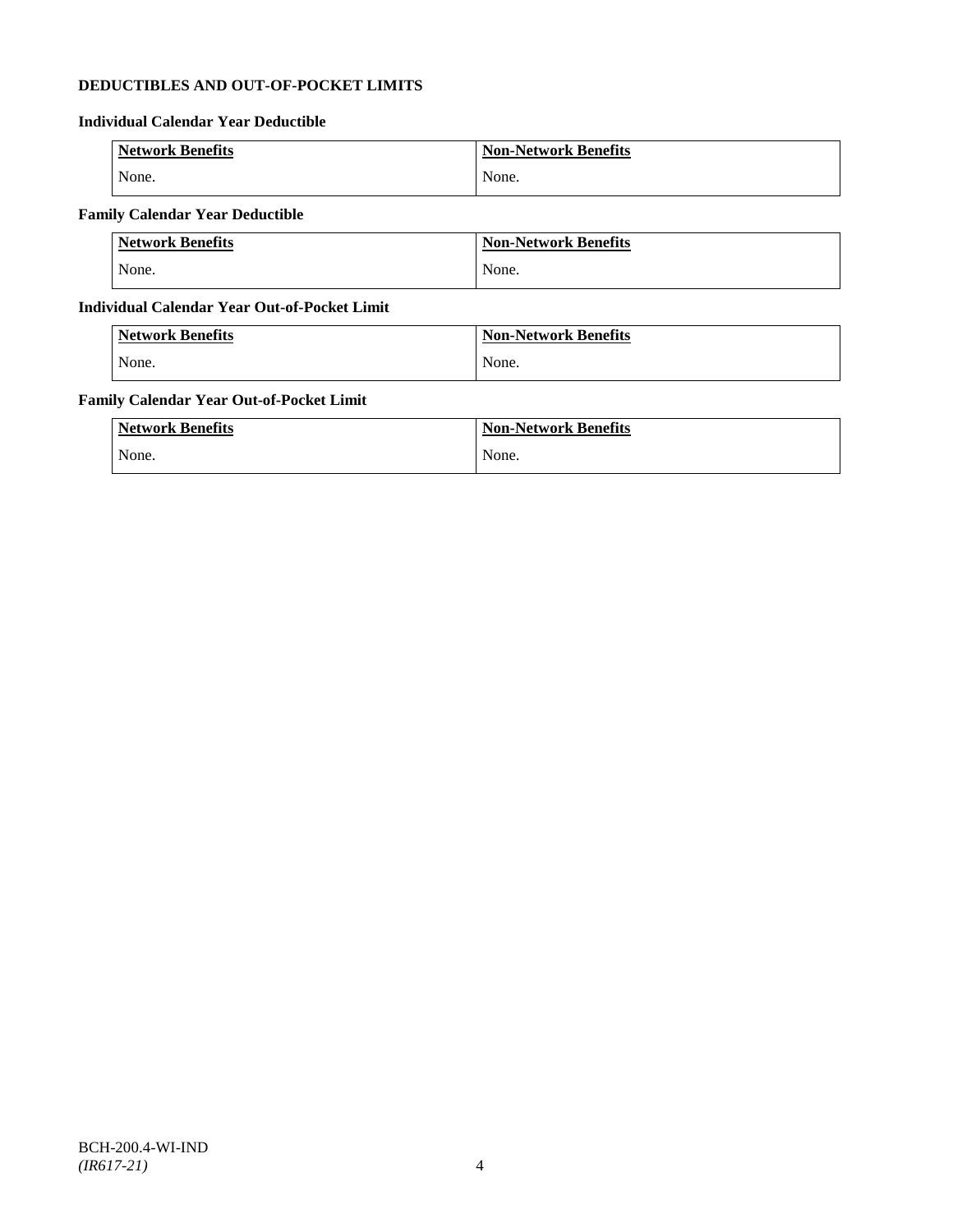## **AMBULANCE AND MEDICAL TRANSPORTATION**

### **Covered Services:**

We cover ambulance and medical transportation for medical emergencies and as shown below.

We also cover medically necessary, non-emergency transportation if it meets our medical coverage criteria.

Covered services are based on established medical policies, which are subject to periodic review and modification by the medical directors. These medical policies (medical coverage criteria) and applicable prior authorization requirements are available by calling Member Services, or logging on to your "*my*HealthPartners" account a[t healthpartners.com.](http://www.healthpartners.com/)

### **Ambulance and Medical Transportation (other than non-emergency fixed wing air ambulance transportation)**

| Network Benefits              | <b>Non-Network Benefits</b> |
|-------------------------------|-----------------------------|
| 100% of the charges incurred. | See Network Benefits.       |

### **Non-Emergency Fixed Wing Air Ambulance Transportation**

| <b>Network Benefits</b>       | <b>Non-Network Benefits</b>   |
|-------------------------------|-------------------------------|
| 100% of the charges incurred. | 100% of the charges incurred. |

### **Not Covered:**

See "Services Not Covered" in your Policy.

### **AUTISM TREATMENT**

### **Covered Services:**

Your network provider will coordinate the prior authorization process for any autism treatment services. You may call Member Services at 952-967-7540 or toll-free at 1-888-360-0622 if you have any questions or concerns regarding the authorization process.

Please call Member Services at 952-967-7540 or toll-free at 1-888-360-0622 to request authorization for autism treatment services from a Non-Network provider.

We cover prior authorized evidence-based intensive-level and non-intensive-level treatment of autism spectrum disorders (autism disorder, Asperger's syndrome or pervasive development disorder not otherwise specified).

Covered services are based on established medical policies, which are subject to periodic review and modification by the medical directors. These medical policies (medical coverage criteria) are available by calling Member Services, or logging on to your "*my*HealthPartners" account at [healthpartners.com.](http://www.healthpartners.com/)

**Intensive-Level Services for children diagnosed with autism spectrum disorders.** Intensive-level services must begin on or after two years of age and end before nine years of age. Intensive-level services, on average, are services provided for more than 20 hours of treatment per week. (The average number of hours a week is calculated over a 6-month period.)

| <b>Network Benefits</b>                  | <b>Non-Network Benefits</b>              |
|------------------------------------------|------------------------------------------|
| 100% of the charges incurred.            | 100% of the charges incurred.            |
| Limited to 235 visits per calendar year. | Limited to 235 visits per calendar year. |

The maximum number of visits is combined for Network Benefits and Non-Network Benefits.

#### **Intensive-Level Services Lifetime Maximum Benefit**

| <b>Network Benefits</b>                               | <b>Non-Network Benefits</b>                           |
|-------------------------------------------------------|-------------------------------------------------------|
| 4 years of cumulative services under this plan or any | 4 years of cumulative services under this plan or any |
| other plan.                                           | other plan.                                           |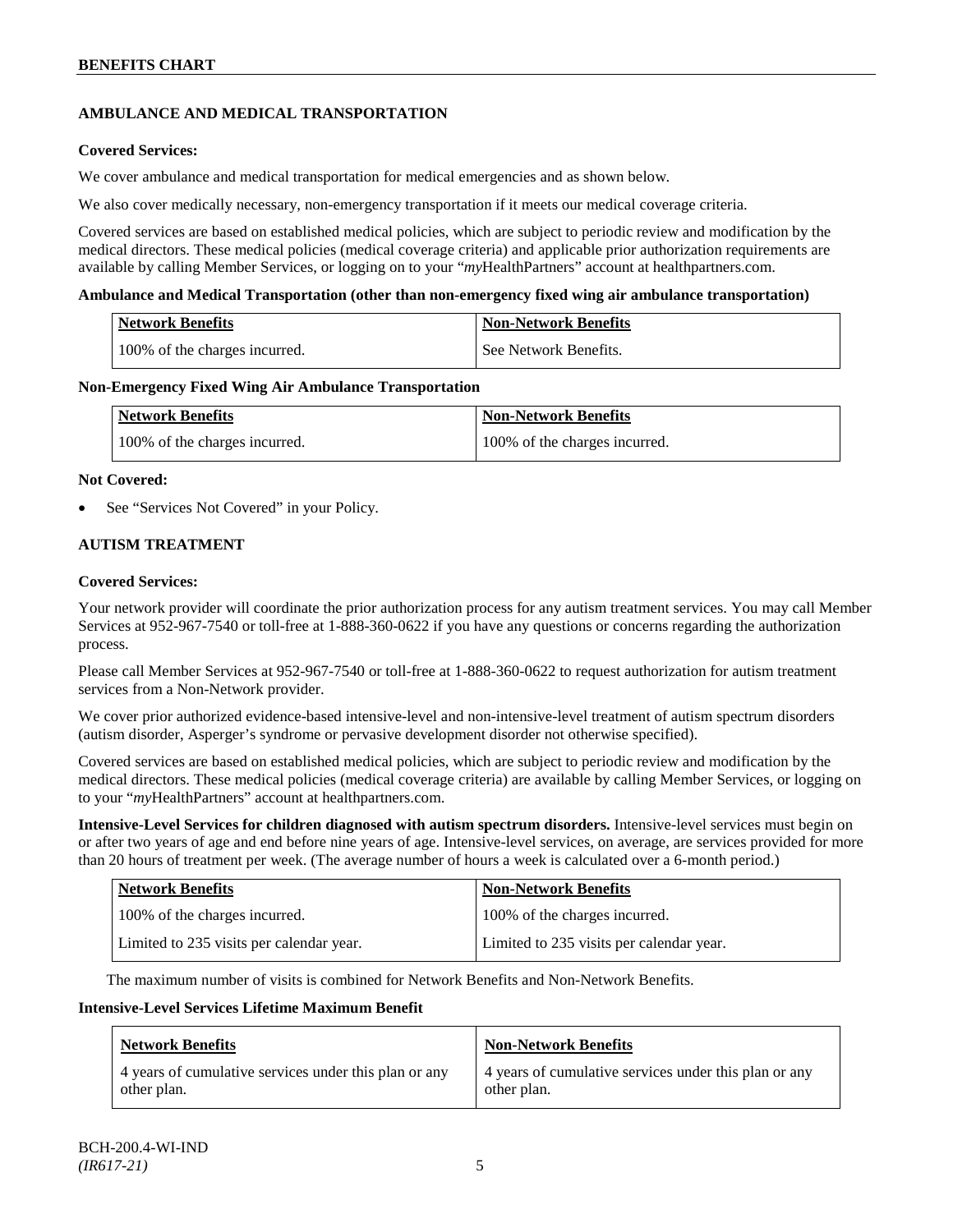### **Non-intensive-Level Services for Insureds diagnosed with autism spectrum disorders**

| Network Benefits                         | <b>Non-Network Benefits</b>              |
|------------------------------------------|------------------------------------------|
| 100% of the charges incurred.            | 100% of the charges incurred.            |
| Limited to 120 visits per calendar year. | Limited to 120 visits per calendar year. |

The maximum number of visits is combined for Network Benefits and Non-Network Benefits.

### **Not Covered:**

See "Services Not Covered" in your Policy.

## **BEHAVIORAL HEALTH SERVICES**

#### **Covered Services:**

Covered services are based on established medical policies, which are subject to periodic review and modification by the medical directors. These medical policies (medical coverage criteria) are available by calling Member Services, or logging on to your "*my*HealthPartners" account at [healthpartners.com.](http://www.healthpartners.com/)

**Transitional Treatment Services.** These are services for the treatment of nervous or mental disorders, alcoholism or other drug abuse problems which are provided to an Insured in a less restrictive manner than are inpatient hospital services but in a more intensive manner than are outpatient services. Transitional treatment services are services offered by a provider, and certified by the Wisconsin Department of Health Services for each of the following (except the last bulleted item):

- Mental health services for covered adults in a day treatment program.
- Mental health services for covered children in a day hospital treatment program.
- Services for persons with chronic mental illness provided through a community support program.
- Residential treatment programs for alcohol and/or drug dependent covered persons.
- Alcohol and Other Drug Abuse (AODA) services in, a day treatment program.
- Services for persons who are experiencing a mental health crisis or who are in a situation likely to turn into a mental health crisis if support is not provided.
- Intensive outpatient programs for the treatment of psychoactive substance use disorders provided in accordance with the patient placement criteria of the American Society of Addiction Medicine.

### **Mental Health Services**

We cover services for mental health diagnoses as described in the Diagnostic and Statistical Manual of Mental Disorders – Fifth Edition (DSM 5) (most recent edition) that lead to significant disruption of function in your life.

We provide coverage for mental health treatment ordered by a Wisconsin court under a valid court order that is issued on the basis of a behavioral care evaluation performed by a licensed psychiatrist or doctoral level licensed psychologist, which includes a diagnosis and an individual treatment plan for care in the most appropriate, least restrictive environment. We must be given a copy of the court order and the behavioral care evaluation, and the service must be a covered benefit under your Policy, and the service must be provided by a network provider, or other provider as required by law.

**Outpatient Services:** We cover medically necessary outpatient professional mental health services for evaluation, crisis intervention, and treatment of mental health disorders.

A comprehensive diagnostic assessment will be made of each patient as the basis for a determination by a mental health professional, concerning the appropriate treatment and the extent of services required.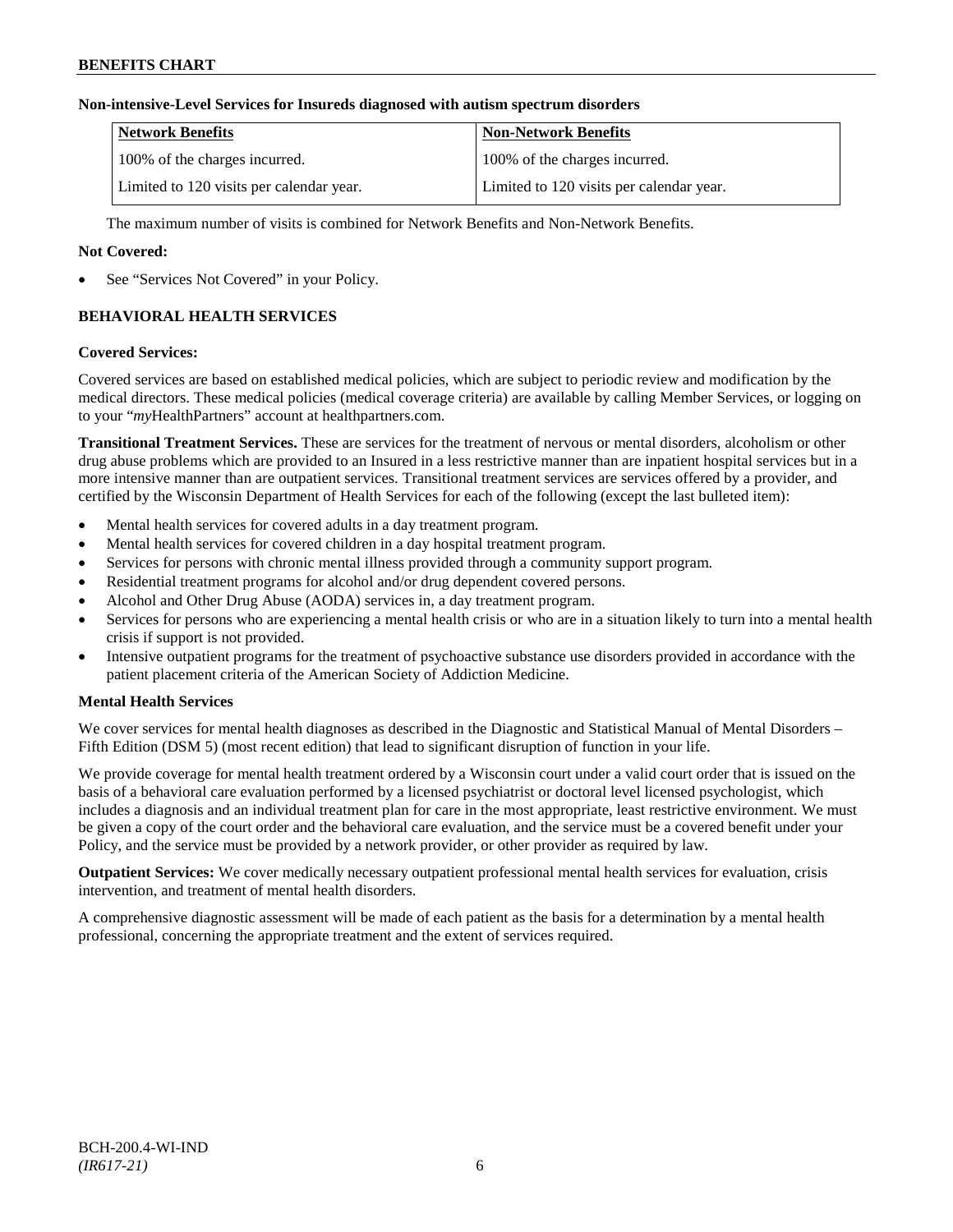Outpatient services we cover for a diagnosed mental health condition include the following:

- Individual, group, family and multi-family therapy;
- Medication management provided by a physician, certified nurse practitioner, or physician's assistant;
- Psychological testing services for the purposes of determining the differential diagnoses and treatment planning for patients currently receiving behavioral health services;
- Partial hospitalization services in a licensed hospital or community mental health center;
- Psychotherapy and nursing services provided in the home if authorized by us; and
- Treatment for gender dysphoria that meets medical coverage criteria.

| <b>Network Benefits</b>       | Non-Network Benefits          |
|-------------------------------|-------------------------------|
| 100% of the charges incurred. | 100% of the charges incurred. |

#### **Group Therapy**

| Network Benefits              | <b>Non-Network Benefits</b>   |
|-------------------------------|-------------------------------|
| 100% of the charges incurred. | 100% of the charges incurred. |

**Inpatient Services:** We cover medically necessary inpatient services in a hospital or licensed residential treatment facility and professional services for treatment of mental health disorders. Medical stabilization is covered under inpatient hospital services in the "Hospital and Skilled Nursing Facility Services" section.

We cover residential care for the treatment of eating disorders in a licensed facility, as an alternative to inpatient care, when it is medically necessary and your physician obtains authorization from us.

| <b>Network Benefits</b>       | <b>Non-Network Benefits</b>   |
|-------------------------------|-------------------------------|
| 100% of the charges incurred. | 100% of the charges incurred. |

**Transitional Treatment Services:** We cover transitional treatment services described above for treatment of mental and nervous disorders**.**

| <b>Network Benefits</b>       | <b>Non-Network Benefits</b>   |
|-------------------------------|-------------------------------|
| 100% of the charges incurred. | 100% of the charges incurred. |

### **Substance Abuse Treatment Services**

We cover medically necessary services for assessments by a licensed alcohol and drug counselor and treatment of Substance-Related Disorders as defined in the latest edition of the DSM 5.

**Outpatient Services:** We cover medically necessary outpatient professional services for diagnosis and treatment of alcoholism and other drug abuse problems. Chemical dependency treatment services must be provided by a program licensed by the local Department of Health Services.

Outpatient services we cover for a diagnosed substance abuse disorder include the following:

- Individual, group, family, and multi-family therapy provided in an office setting; and
- We cover opiate replacement therapy including methadone and buprenorphine treatment.

| Network Benefits              | Non-Network Benefits          |
|-------------------------------|-------------------------------|
| 100% of the charges incurred. | 100% of the charges incurred. |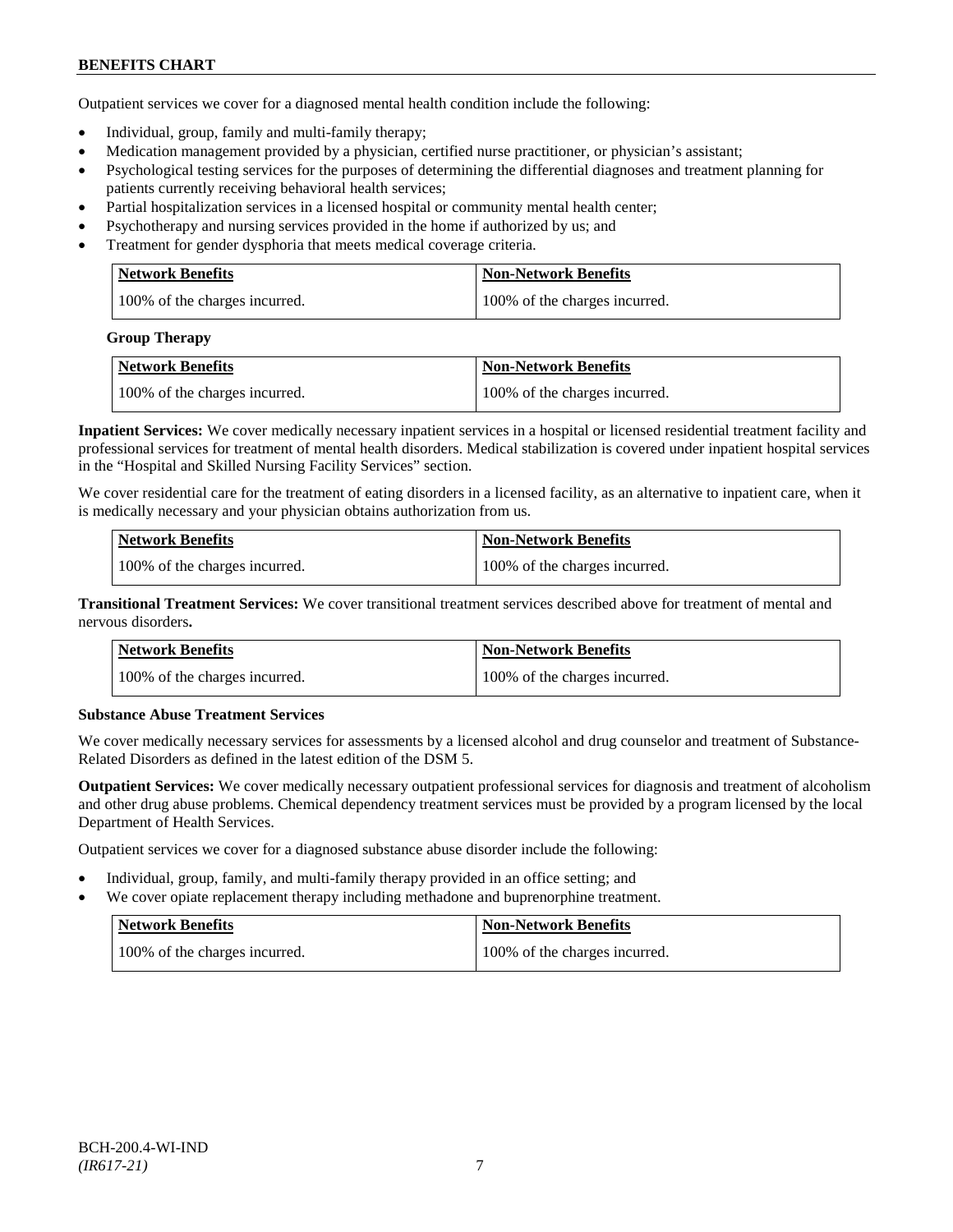**Inpatient Services:** We cover medically necessary inpatient services in a hospital or a licensed residential primary treatment center.

We cover services provided in a hospital that is licensed by the local state and accredited by Medicare.

Detoxification Services: We cover detoxification services in a hospital or community detoxification facility if it is licensed by the local Department of Health Services.

| <b>Network Benefits</b>       | Non-Network Benefits          |
|-------------------------------|-------------------------------|
| 100% of the charges incurred. | 100% of the charges incurred. |

**Transitional Treatment Services:** We cover transitional treatment services described above for treatment of alcoholism or other drug abuse problems.

| <b>Network Benefits</b>       | <b>Non-Network Benefits</b>   |
|-------------------------------|-------------------------------|
| 100% of the charges incurred. | 100% of the charges incurred. |

#### **Additional Mental Health and Substance Abuse Benefits for a Dependent Child Who is a Student**

If a dependent child is a student in a school that is located in Wisconsin, but outside of our service area, we cover services as required under Wisconsin Statute 609.655.

| Network Benefits              | <b>Non-Network Benefits</b>   |
|-------------------------------|-------------------------------|
| 100% of the charges incurred. | 100% of the charges incurred. |

#### **Not Covered:**

See "Services Not Covered" in your Policy.

### **CHIROPRACTIC SERVICES**

#### **Covered Services:**

We cover chiropractic services for rehabilitative care. Chiropractic services are adjustments to any abnormal articulations of the human body, especially those of the spinal column, for the purpose of giving freedom of action to impinged nerves that may cause pain or deranged function.

Massage therapy which is performed in conjunction with other treatment/modalities by a chiropractor, is part of a prescribed treatment plan and is not billed separately is covered.

| <b>Network Benefits</b>       | <b>Non-Network Benefits</b>   |
|-------------------------------|-------------------------------|
| 100% of the charges incurred. | 100% of the charges incurred. |

#### **Not Covered:**

- Massage therapy for the purpose of comfort or convenience of the Insured.
- See "Services Not Covered" in your Policy.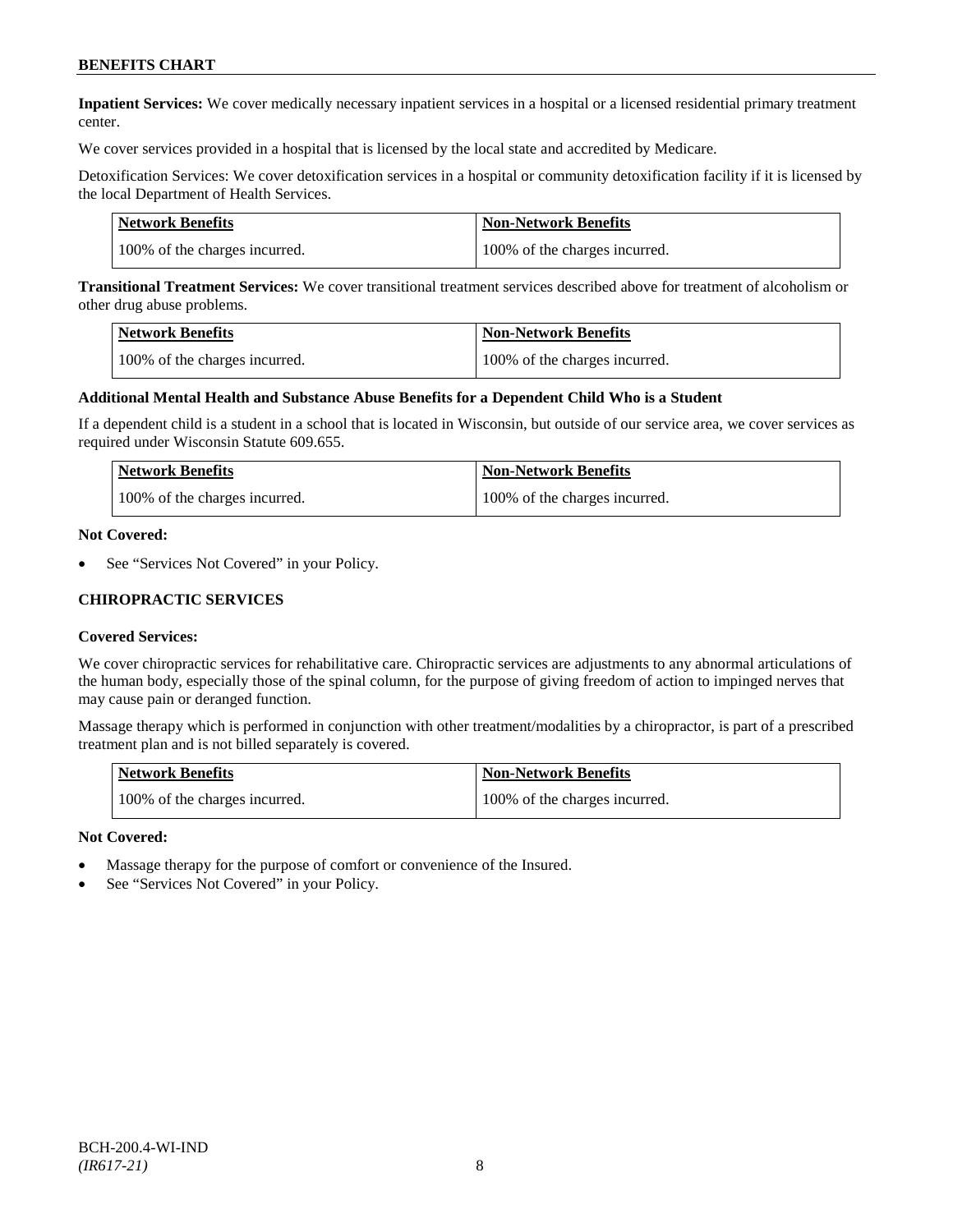## **CLINICAL TRIALS**

### **Covered Services:**

We cover certain routine services if you participate in a Phase I, Phase II, Phase III or Phase IV approved clinical trial that is conducted in relation to the prevention, detection, or treatment of cancer or other life-threatening disease or condition as defined in the Affordable Care Act. Approved clinical trials include (1) federally funded trials when the study or investigation is approved or funded by any of the federal agencies defined in the Public Health Services Act, section 2709 (d) (1) (A); (2) the study or investigation is conducted under an investigational new drug application reviewed by the Food and Drug Administration; and (3) the study or investigation is a drug trial that is exempt from having such an investigational new drug application. We cover routine patient costs for services that would be eligible under the Policy and this Benefits Chart if the service were provided outside of a clinical trial.

| <b>Network Benefits</b>                               | <b>Non-Network Benefits</b>                           |
|-------------------------------------------------------|-------------------------------------------------------|
| Coverage level is same as corresponding Network       | Coverage level is same as corresponding Non-Network   |
| Benefits, depending on type of service provided, such | Benefits, depending on type of service provided, such |
| as Office Visits for Illness or Injury, Inpatient or  | as Office Visits for Illness or Injury, Inpatient or  |
| Outpatient Hospital Services.                         | <b>Outpatient Hospital Services.</b>                  |

### **Not Covered:**

- The investigative or experimental item, device or service itself.
- Items or services that are provided solely to satisfy data collection and analysis needs and that are not used in the direct clinical management of the patient.
- A service that is clearly inconsistent with widely accepted and established standards of care for a particular diagnosis.
- See "Services Not Covered" in your Policy.

### **DENTAL SERVICES**

#### **Covered Services:**

We cover services as described below.

**Accidental Dental Services:** We cover services dentally necessary to treat and restore damage done to sound, natural, unrestored teeth as a result of an accidental injury. Coverage is for damage caused by external trauma to face and mouth only, not for cracked or broken teeth, which result from biting or chewing. We cover restorations, root canals, crowns and replacement of teeth lost that are directly related to the accident in which the Insured was involved. We cover initial exams, xrays and palliative treatment including extractions, and other oral surgical procedures directly related to the accident. Subsequent treatment must be initiated within the Policy's time-frame and must be directly related to the accident. We do not cover restoration and replacement of teeth that are not "sound and natural" at the time of the accident.

Full mouth rehabilitation to correct occlusion (bite) and malocclusion (misaligned teeth not due to the accident) are not covered.

When an implant-supported dental prosthetic treatment is pursued, benefits are limited to the amount that would be paid toward the placement of a removable dental prosthetic appliance that could be used in the absence of implant treatment.

| Network Benefits              | <b>Non-Network Benefits</b> |
|-------------------------------|-----------------------------|
| 100% of the charges incurred. | No coverage.                |

For all accidental dental services, treatment and/or restoration must be initiated within six months of the date of the injury. Coverage is limited to the initial course of treatment and/or initial restoration. Services must be provided within twentyfour months of the date of injury to be covered.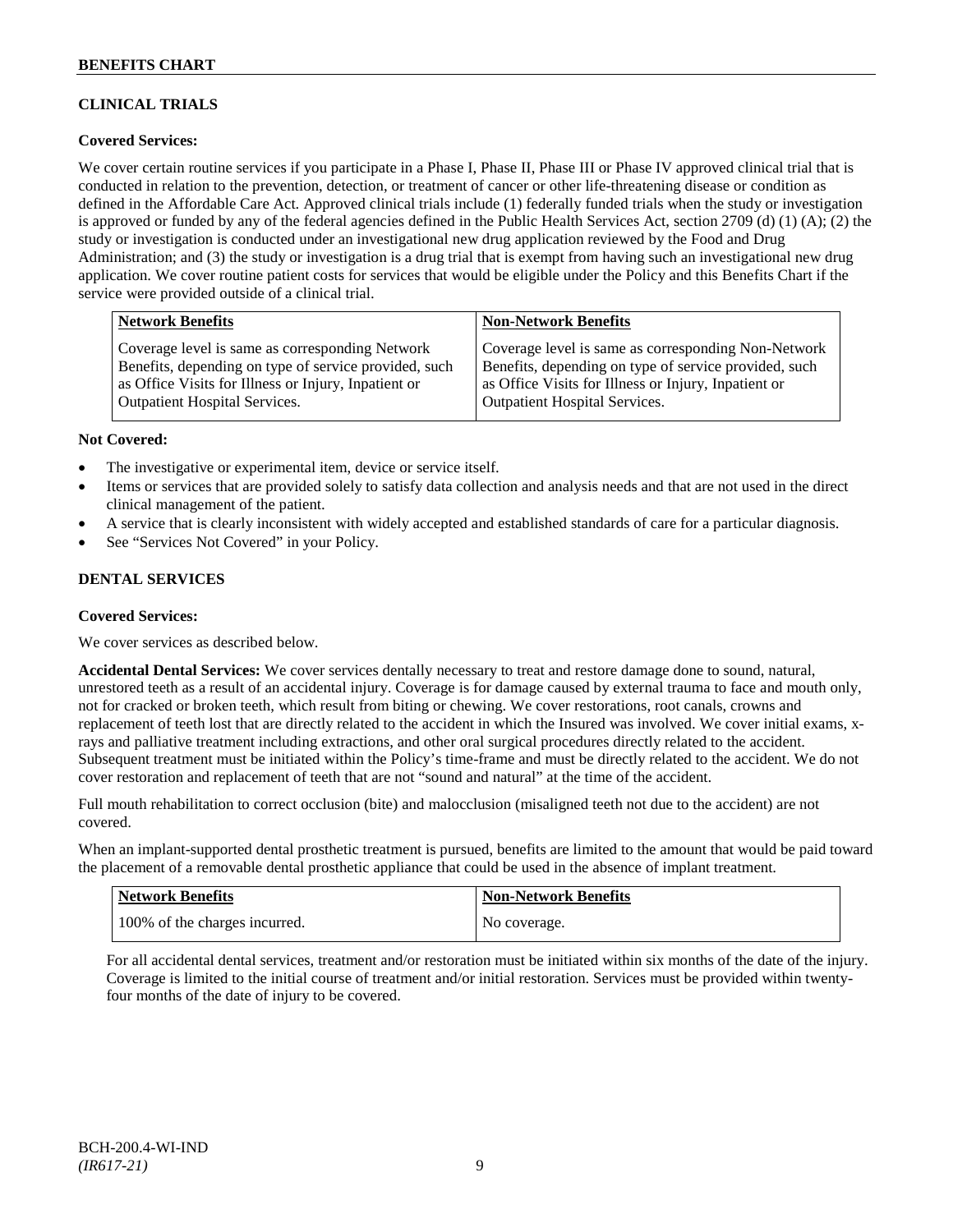### **Medical Referral Dental Services**

**Medically Necessary Outpatient Dental Services:** We cover medically necessary outpatient dental services. Coverage is limited to dental services required for treatment of an underlying medical condition, e.g., removal of teeth to complete radiation treatment for cancer of the jaw, cysts and lesions.

| Network Benefits              | Non-Network Benefits          |
|-------------------------------|-------------------------------|
| 100% of the charges incurred. | 100% of the charges incurred. |

**Medically Necessary Hospitalization and Anesthesia for Dental Care:** We cover medically necessary hospitalization and anesthesia for dental care. This is limited to charges incurred by an Insured who: (1) is a child under age 5; (2) is severely disabled; (3) has a medical condition, and requires hospitalization or general anesthesia for dental care treatment; or (4) is a child between ages 5 and 12 and care in dental offices has been attempted unsuccessfully and usual methods of behavior modification have not been successful, or when extensive amounts of restorative care, exceeding 4 appointments, are required.

Coverage is limited to facility and anesthesia charges. Oral surgeon/dentist professional fees are not covered. The following are examples, though not all-inclusive, of medical conditions which may require hospitalization for dental services: severe asthma, severe airway obstruction or hemophilia. Hospitalization required due to the behavior of the Insured or due to the extent of the dental procedure is not covered.

| Network Benefits              | <b>Non-Network Benefits</b>   |
|-------------------------------|-------------------------------|
| 100% of the charges incurred. | 100% of the charges incurred. |

**Medical Complications of Dental Care:** We cover medical complications of dental care. Treatment must be medically necessary care and related to medical complications of non-covered dental care, including complications of the head, neck, or substructures.

| Network Benefits              | <b>Non-Network Benefits</b>   |
|-------------------------------|-------------------------------|
| 100% of the charges incurred. | 100% of the charges incurred. |

**Oral Surgery:** We cover oral surgery. Coverage is limited to treatment of medical conditions requiring oral surgery, such as treatment of oral neoplasm, non-dental cysts, fracture of the jaw, trauma of the mouth and jaw, and any other oral surgery procedures provided as medically necessary dental services.

| Network Benefits              | <b>Non-Network Benefits</b>   |
|-------------------------------|-------------------------------|
| 100% of the charges incurred. | 100% of the charges incurred. |

**Treatment of Cleft Lip and Cleft Palate:** We cover treatment of cleft lip and cleft palate of a dependent child, including orthodontic treatment and oral surgery directly related to the cleft. Dental services which are not required for the treatment of cleft lip or cleft palate are not covered. If a dependent child covered under your Policy is also covered under a dental plan which includes orthodontic services, that dental plan shall be considered primary for the necessary orthodontic services. Oral appliances are subject to the same copayment, conditions and limitations as durable medical equipment.

| <b>Network Benefits</b>                               | <b>Non-Network Benefits</b>                           |
|-------------------------------------------------------|-------------------------------------------------------|
| Coverage level is same as corresponding Network       | Coverage level is same as corresponding Non-Network   |
| Benefits, depending on type of service provided, such | Benefits, depending on type of service provided, such |
| as Office Visits for Illness or Injury, Inpatient or  | as Office Visits for Illness or Injury, Inpatient or  |
| <b>Outpatient Hospital Services.</b>                  | Outpatient Hospital Services.                         |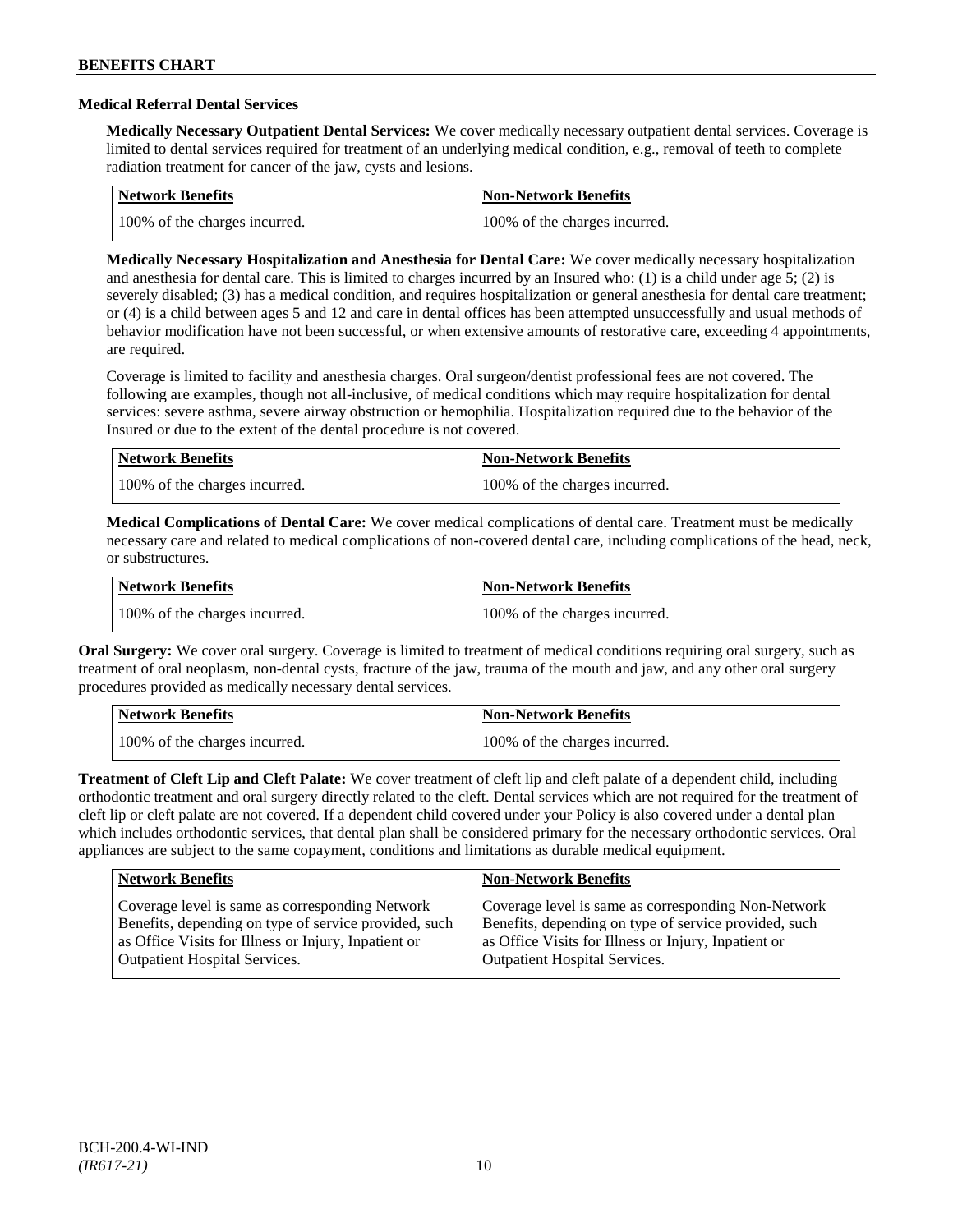**Treatment of Temporomandibular Disorder (TMD) and Craniomandibular Disorder (CMD):** We cover diagnostic procedures, surgical treatment and non-surgical treatment (including intraoral splint therapy devices) for temporomandibular disorder (TMD) and craniomandibular disorder (CMD), which is medically necessary care. Dental services which are not required to directly treat TMD or CMD are not covered.

| <b>Network Benefits</b>       | <b>Non-Network Benefits</b>   |
|-------------------------------|-------------------------------|
| 100% of the charges incurred. | 100% of the charges incurred. |

### **Not Covered:**

- Dental treatment, procedures or services not listed in this Benefits Chart.
- Accident-related dental services if treatment is: (1) provided to teeth which are not sound and natural; (2) to teeth which have been restored; (3) initiated beyond six months from the date of the injury; (4) received beyond the initial treatment or restoration; or (5) received beyond twenty-four months from the date of injury.
- Accident-related dental services by a Non-Network provider.
- Oral surgery to remove wisdom teeth.
- Orthognathic treatment or procedures and all related services.
- See "Services Not Covered" in your Policy.

## **DIAGNOSTIC IMAGING SERVICES**

#### **Covered Services:**

We cover diagnostic imaging, when ordered by a provider and provided in a clinic or outpatient hospital facility.

For Network Benefits, non-emergent, scheduled outpatient Magnetic Resonance Imaging (MRI) and Computed Tomography (CT) must be provided at a designated facility. Your physician or facility will obtain or verify prior authorization for these services, as needed.

We cover services provided in a clinic or outpatient hospital facility. To see the benefit level for inpatient hospital or skilled nursing facility services, see benefits under Inpatient Hospital and Skilled Nursing Facility Services.

#### **Outpatient Magnetic Resonance Imaging (MRI) and Computed Tomography (CT)**

| <b>Network Benefits</b>       | <b>Non-Network Benefits</b>   |
|-------------------------------|-------------------------------|
| 100% of the charges incurred. | 100% of the charges incurred. |

#### **All Other Outpatient Diagnostic Imaging Services**

#### **Services for Illness or Injury**

| Network Benefits              | <b>Non-Network Benefits</b>   |
|-------------------------------|-------------------------------|
| 100% of the charges incurred. | 100% of the charges incurred. |

#### **Preventive Services (MRI/CT procedures are not considered preventive)**

Diagnostic imaging services associated with preventive services are covered at the benefit level shown in the "Preventive Services" section of this Benefits Chart.

#### **Not Covered:**

See "Services Not Covered" in your Policy.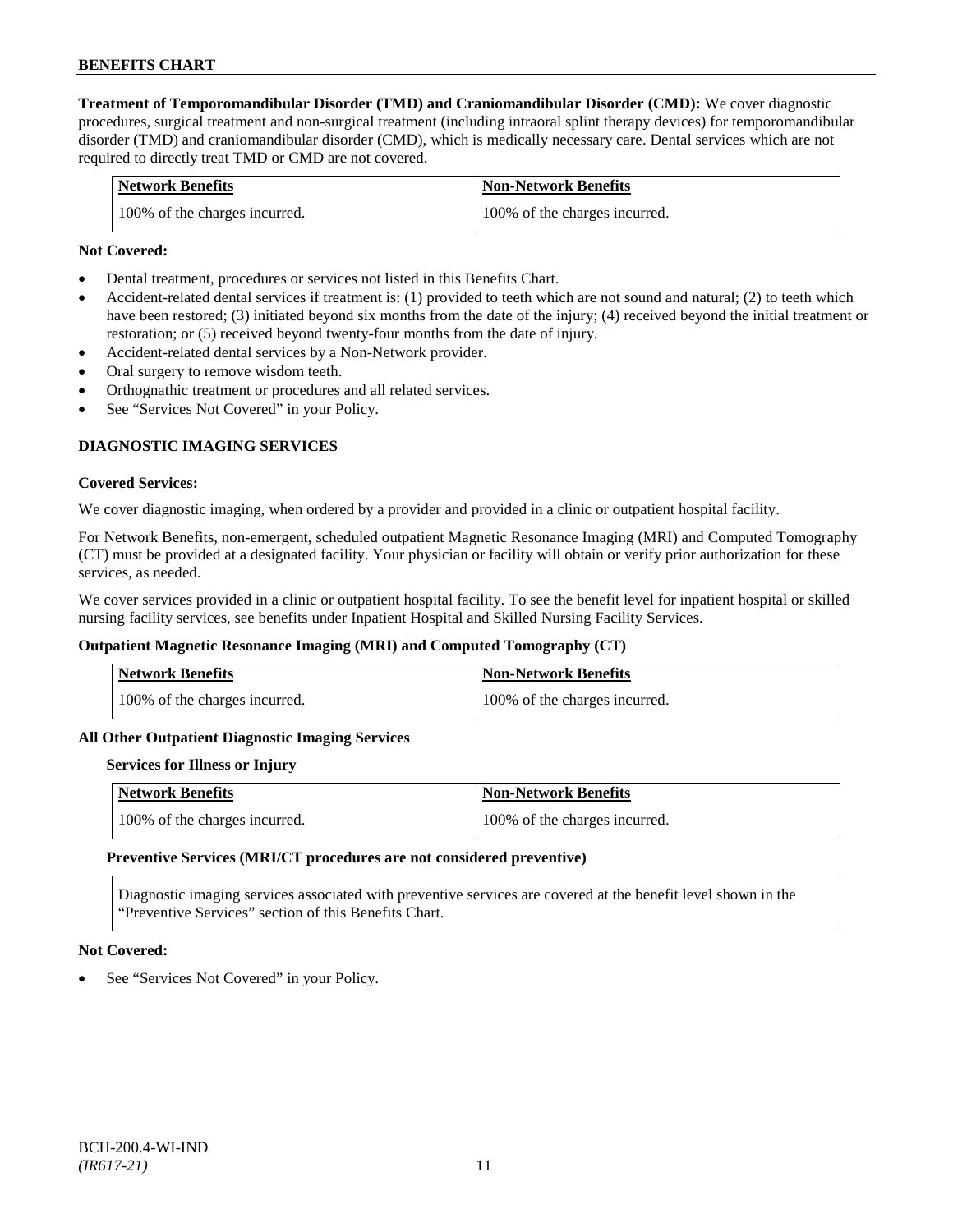## **DURABLE MEDICAL EQUIPMENT, PROSTHETICS, ORTHOTICS AND SUPPLIES**

### **Covered Services:**

We cover equipment and services, as described below.

We cover durable medical equipment and services, prosthetics, orthotics, and supplies, subject to the limitations below, including certain disposable supplies, enteral feedings and the following diabetic supplies and equipment: glucose monitors, insulin pumps limited to the purchase of one pump per year, syringes, blood and urine test strips and other diabetic supplies as deemed medically appropriate and necessary, for Insureds with gestational, Type I or Type II diabetes.

We cover external hearing aids, cochlear implants, and related treatment prescribed by a physician or by a licensed audiologist for Insureds under 18 years of age who have hearing loss.

We also cover basic hearing aids for Insureds age 18 or older for the correction of a hearing impairment.

Osseointegrated or bone-anchored hearing aids are only covered for Insureds who have hearing loss that is not correctable by any other procedure.

Hearing aids are limited to one basic, standard hearing aid for each ear every three years.

A basic hearing aid is defined as a hearing device that consists of a microphone, amplifier, volume control, battery and receiver. It does not include upgrades above and beyond the functionality of a basic hearing aid, including, but not limited to, hearing improvements for group settings, background noise, Bluetooth/remote control functionality, or extended warranties. Charges for upgrades above the cost of a basic, standard hearing aid are not covered.

| <b>Network Benefits</b>       | <b>Non-Network Benefits</b>   |
|-------------------------------|-------------------------------|
| 100% of the charges incurred. | 100% of the charges incurred. |

#### **Special Dietary Treatment for Phenylketonuria (PKU) if it meets our medical coverage criteria**

| <b>Network Benefits</b>       | <b>Non-Network Benefits</b>   |
|-------------------------------|-------------------------------|
| 100% of the charges incurred. | 100% of the charges incurred. |

#### **Oral Amino Acid Based Elemental Formula if it meets our medical coverage criteria**

| <b>Network Benefits</b>       | <b>Non-Network Benefits</b>   |
|-------------------------------|-------------------------------|
| 100% of the charges incurred. | 100% of the charges incurred. |

### **Limitations:**

Coverage of durable medical equipment is limited by the following.

- No more than a 90-day supply of diabetic supplies are covered and dispensed at a time.
- Payment will not exceed the cost of an alternate piece of equipment or service that is effective and medically necessary.
- For prosthetic benefits, other than oral appliances for cleft lip and cleft palate, payment will not exceed the cost of an alternate piece of equipment or service that is effective, medically necessary and enables Insureds to conduct standard activities of daily living.
- We reserve the right to determine if an item will be approved for rental vs. purchase.
- We require that certain diabetic supplies and equipment be purchased at a pharmacy.
- Diabetic supplies and equipment are limited to certain models and brands.
- Durable medical equipment and supplies must be obtained from or repaired by approved vendors.
- Covered services and supplies are based on established medical policies which are subject to periodic review and modification by the medical directors. Our medical policy for diabetic supplies includes information on our required models and brands. These medical policies (medical coverage criteria) are available by calling Member Services, or logging on to your "*my*HealthPartners" account at [healthpartners.com.](http://www.healthpartners.com/)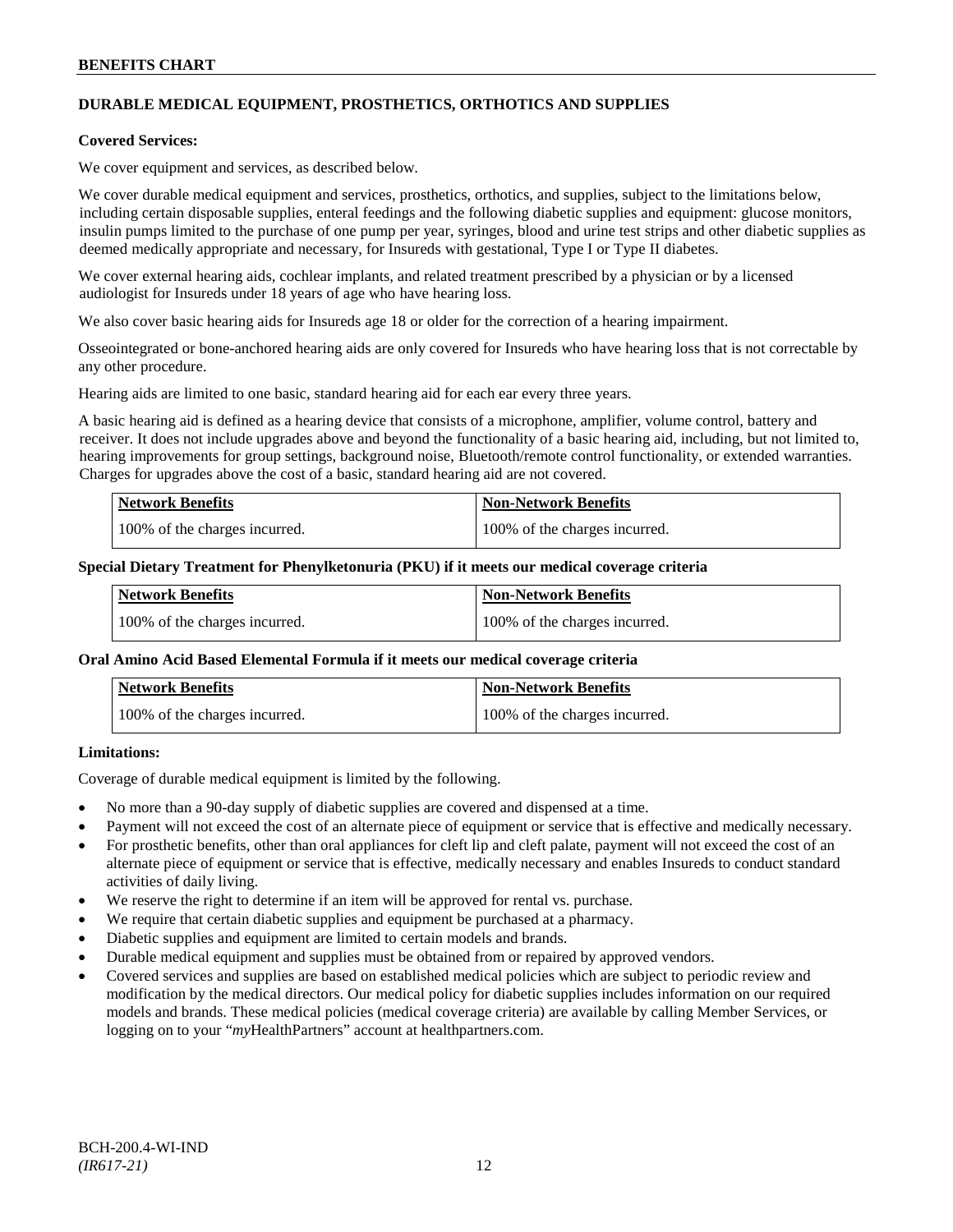### **Not Covered:**

Items which are not eligible for coverage include, but are not limited to:

- Replacement or repair of any covered items, if the items are (i) damaged or destroyed by misuse, abuse or carelessness, (ii) lost; or (iii) stolen.
- Duplicate or similar items.
- Labor and related charges for repair of any covered items which are more than the cost of replacement by an approved vendor.
- Sales tax, mailing, delivery charges, service call charges.
- Items which are primarily educational in nature or for hygiene, vocation, comfort, convenience or recreation.
- Communication aids or devices: equipment to create, replace or augment communication abilities including, but not limited to, speech processors, receivers, communication boards, or computer or electronic assisted communication.
- Implantable and osseointegrated or bone-anchored hearing aids and their fitting, except as specifically described in this Benefits Chart. This exclusion does not apply to cochlear implants.
- Eyeglasses, contact lenses and their fitting, measurement and adjustment, except as specifically described in this Benefits Chart.
- Hair prostheses (wigs).
- Household equipment which primarily has customary uses other than medical, such as, but not limited to, exercise cycles, air purifiers, central or unit air conditioners, water purifiers, non-allergenic pillows, mattresses or waterbeds.
- Household fixtures including, but not limited to, escalators or elevators, ramps, swimming pools and saunas.
- Modifications to the structure of the home including, but not limited to, wiring, plumbing or charges for installation of equipment.
- Vehicle, car or van modifications including, but not limited to, hand brakes, hydraulic lifts and car carrier.
- Rental equipment while owned equipment is being repaired by non-contracted vendors, beyond one month rental of medically necessary equipment.
- Other equipment and supplies, including, but not limited to assistive devices, that we determine are not eligible for coverage.
- See "Services Not Covered" in your Policy.

## **EMERGENCY AND URGENTLY NEEDED CARE SERVICES**

### **Covered Services:**

We cover services for emergency care and urgently needed care if the services are otherwise eligible for coverage under your Policy.

**Urgently Needed Care.** These are services to treat an unforeseen illness or injury that:

- are required in order to prevent a serious deterioration in your health, and
- cannot be delayed until the next available clinic or office hours.

| Network Benefits              | <b>Non-Network Benefits</b>   |
|-------------------------------|-------------------------------|
| 100% of the charges incurred. | 100% of the charges incurred. |

**Emergency Care.** These are services to treat:

- the sudden, unexpected onset of illness or injury which, if left untreated or unattended until the next available clinic or office hours, would result in hospitalization, or
- a condition requiring professional health services immediately necessary to preserve life or stabilize health.

When reviewing claims for coverage of emergency services, our medical director will take into consideration a reasonable layperson's belief that the circumstances required immediate medical care that could not wait until the next working day or next available clinic appointment.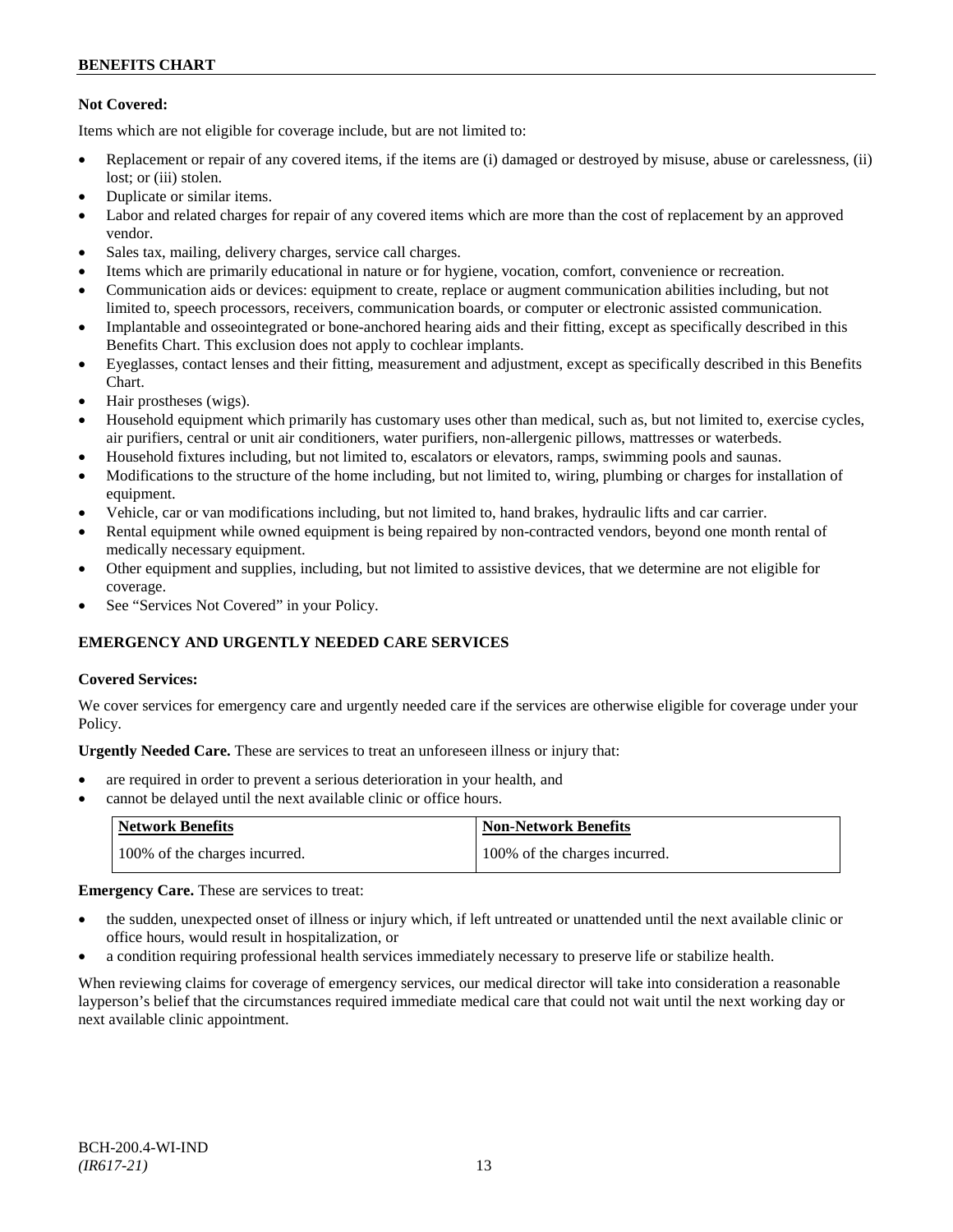## **Emergency Care in a Hospital Emergency Room, including Professional Services of a Physician**

| <b>Network Benefits</b>       | Non-Network Benefits  |
|-------------------------------|-----------------------|
| 100% of the charges incurred. | See Network Benefits. |

## **Inpatient Emergency Care in a Hospital**

| <b>Network Benefits</b>       | <b>Non-Network Benefits</b> |
|-------------------------------|-----------------------------|
| 100% of the charges incurred. | See Network Benefits.       |

### **Not Covered:**

• See "Services Not Covered" in your Policy.

## **GENE THERAPY**

### **Covered Services:**

We cover gene therapy treatment that meets our current medical coverage criteria.

| <b>Network Benefits</b>                                                                                                                                                                                 | <b>Non-Network Benefits</b> |
|---------------------------------------------------------------------------------------------------------------------------------------------------------------------------------------------------------|-----------------------------|
| Coverage level is same as corresponding Network<br>Benefit, depending on type of service provided, such as<br>Office Visits for Illness or Injury, Inpatient or<br><b>Outpatient Hospital Services.</b> | No coverage.                |

### **Limitations:**

- Gene therapy must be provided by a designated provider.
- Specific types of gene therapy are limited to therapies and conditions specified in our medical coverage criteria.

### **Not Covered:**

• See "Services Not Covered" in your Policy.

## **HEALTH EDUCATION**

### **Covered Services:**

We cover education for preventive services and education for the management of chronic health problems (such as diabetes).

| <b>Network Benefits</b>       | Non-Network Benefits          |
|-------------------------------|-------------------------------|
| 100% of the charges incurred. | 100% of the charges incurred. |

### **Not Covered:**

See "Services Not Covered" in your Policy.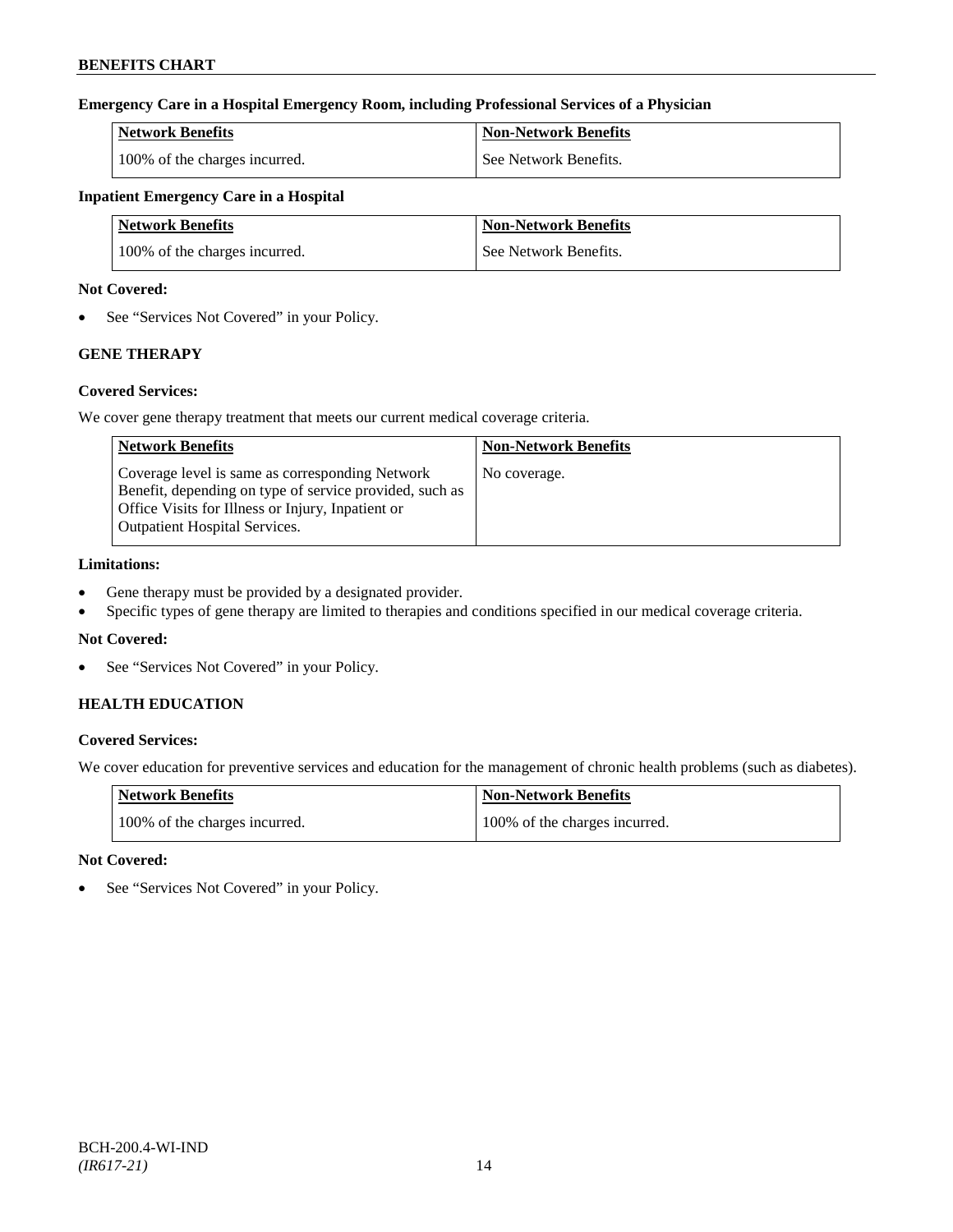## **HOME-BASED HEALTH ASSESSMENT PROGRAM**

### **Covered Services:**

If you meet our criteria for coverage, you may qualify for our home-based comprehensive health risk assessment program. The program covers a health assessment with a designated nurse practitioner.

| <b>Network Benefits</b>       | <b>Non-Network Benefits</b> |
|-------------------------------|-----------------------------|
| 100% of the charges incurred. | No coverage.                |

### **Not Covered:**

See "Services Not Covered" in your Policy.

## **HOME HEALTH SERVICES**

## **Covered Services:**

We cover skilled nursing services, physical therapy, occupational therapy, speech therapy, respiratory therapy and other therapeutic services, non-routine prenatal and routine postnatal well child visits (as described in our medical coverage criteria), phototherapy services for newborns, home health aide services and other eligible home health services when provided in your home, if you are homebound (i.e., unable to leave home without considerable effort due to a medical condition). Lack of transportation does not constitute homebound status. For phototherapy services for newborns and high risk prenatal services, supplies and equipment are included.

We cover total parenteral nutrition/intravenous ("TPN/IV") therapy, equipment, supplies and drugs in connection with IV therapy. IV line care kits are covered under Durable Medical Equipment.

We cover palliative care benefits. Palliative care includes symptom management, education and establishing goals of care. We waive the requirement that you be homebound for a limited number of home visits for palliative care (as shown in this Benefits Chart), if you have a life-threatening, non-curable condition which has a prognosis of survival of two years or less. Additional palliative care visits are eligible under the home health services benefit if you are homebound and meet all other requirements defined in this section.

You do not need to be homebound to receive total parenteral nutrition/intravenous ("TPN/IV") therapy.

Home health services are eligible and covered only when:

- medically necessary; and
- provided as rehabilitative care, terminal care or maternity care; and
- ordered by a physician, and included in the written home care plan.

## **Physical therapy, occupational therapy, speech therapy, respiratory therapy, home health aide services and palliative Care**

| Network Benefits              | <b>Non-Network Benefits</b> |
|-------------------------------|-----------------------------|
| 100% of the charges incurred. | No coverage.                |

**TPN/IV Therapy, Skilled Nursing Services, Non-Routine Prenatal/Postnatal Services and Phototherapy**

| <b>Network Benefits</b>       | <b>Non-Network Benefits</b> |
|-------------------------------|-----------------------------|
| 100% of the charges incurred. | No coverage.                |

Each 24-hour visit (or shifts up to 24-hour visits) equals one visit and counts toward the Maximum visits for all other services shown below. Any visit that lasts less than 24 hours regardless of the length of the visit, will count as one visit toward the Maximum visits for all other services shown below. All visits must be medically necessary and benefit eligible.

### **Routine Prenatal/Postnatal Services and Child Health Supervision Services**

| <b>Network Benefits</b>       | <b>Non-Network Benefits</b>   |
|-------------------------------|-------------------------------|
| 100% of the charges incurred. | 100% of the charges incurred. |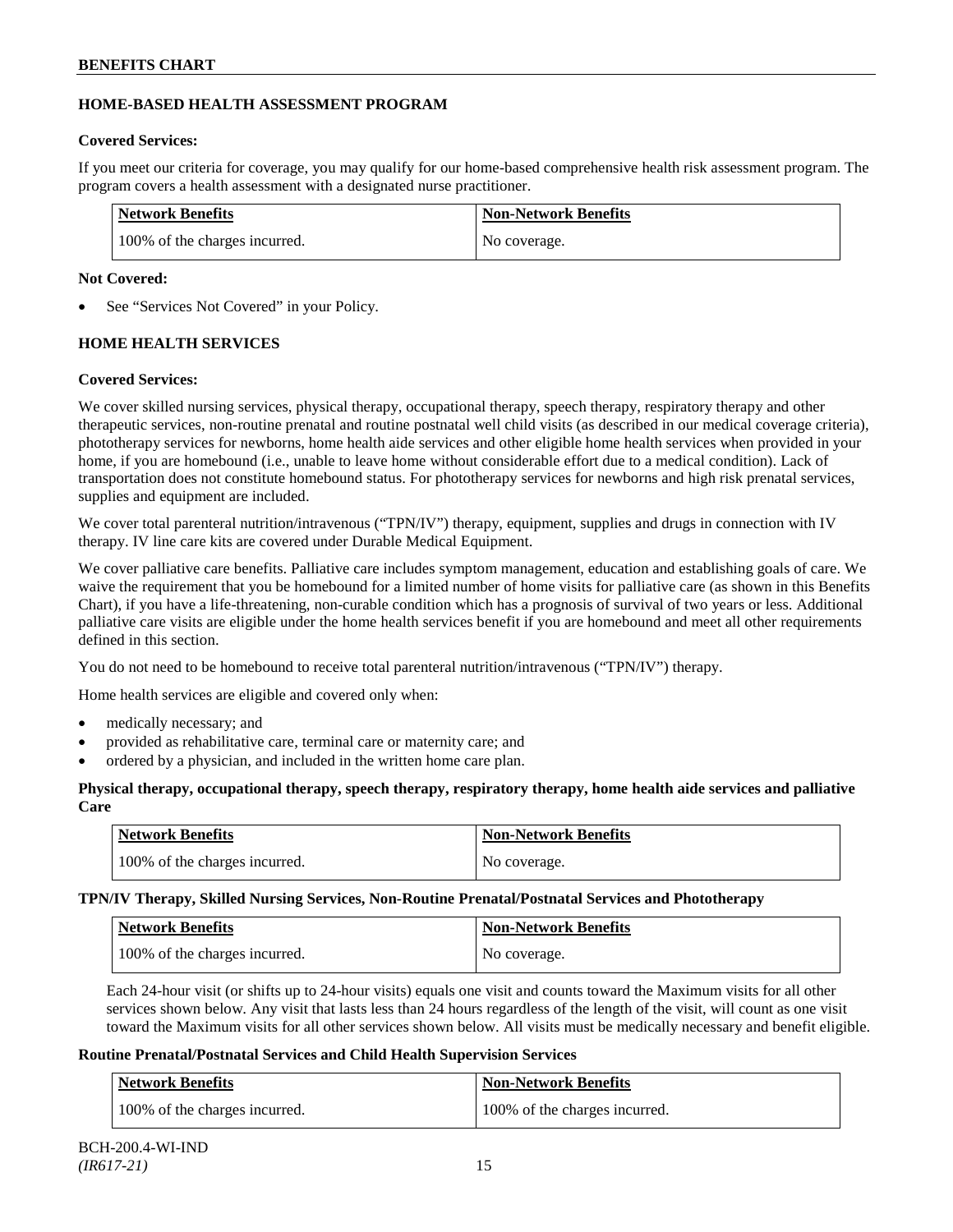### **Maximum Visits for Palliative Care:**

| <b>Network Benefits</b>                                                                                                                        | <b>Non-Network Benefits</b> |
|------------------------------------------------------------------------------------------------------------------------------------------------|-----------------------------|
| If you are eligible to receive palliative care in the home<br>and you are not homebound, there is a maximum of 12<br>visits per calendar year. | No coverage.                |

### **Maximum Visits for All Services Other Than Palliative Care:**

| <b>Network Benefits</b>      | <b>Non-Network Benefits</b> |
|------------------------------|-----------------------------|
| 60 visits per calendar year. | No coverage.                |

The routine postnatal well child visits do not count toward the visit limit.

### **Limitations:**

- Home health services are not provided as a substitute for a primary caregiver in the home or as relief (respite) for a primary caregiver in the home. We will not reimburse family members or residents in your home for the above services.
- A service shall not be considered a skilled nursing service merely because it is performed by, or under the direct supervision of, a licensed nurse. Where a service (such as tracheotomy suctioning or ventilator monitoring) or like services, can be safely and effectively performed by a non-medical person (or self-administered), without the direct supervision of, a licensed nurse, the service shall not be regarded as a skilled nursing service, whether or not a skilled nurse actually provides the service. The unavailability of a competent person to provide a non-skilled service shall not make it a skilled service when a skilled nurse provides it. Only the skilled nursing component of so-called "blended" services (i.e. services which include skilled and non-skilled components) are covered under this Benefits Chart.

### **Not Covered:**

- Home Health Services by a Non-Network provider.
- Financial or legal counseling services.
- Housekeeping or meal services in your home.
- Private duty nursing services.
- Services provided by a family member or enrollee, or a resident in the enrollee's home.
- Vocational rehabilitation and recreational or educational therapy. Recreation therapy is therapy provided solely for the purpose of recreation, including, but not limited to: (a) requests for physical therapy or occupational therapy to improve athletic ability, and (b) braces or guards to prevent sports injuries.
- See "Services Not Covered" in your Policy.

### **HOME HOSPICE SERVICES**

### **Applicable Definitions:**

**Part-time.** This is up to two hours of service per day, more than two hours is considered continuous care.

**Continuous Care.** This is from two to twelve hours of service per day provided by a registered nurse, licensed practical nurse, or home health aide, during a period of crisis in order to maintain a terminally ill patient at home.

**Appropriate Facility.** This is a nursing home, hospice residence, or other inpatient facility.

**Custodial Care Related to Hospice Services.** This means providing assistance in the activities of daily living and the care needed by a terminally ill patient which can be provided by primary caregiver (i.e., family member or friend) who is responsible for the patient's home care.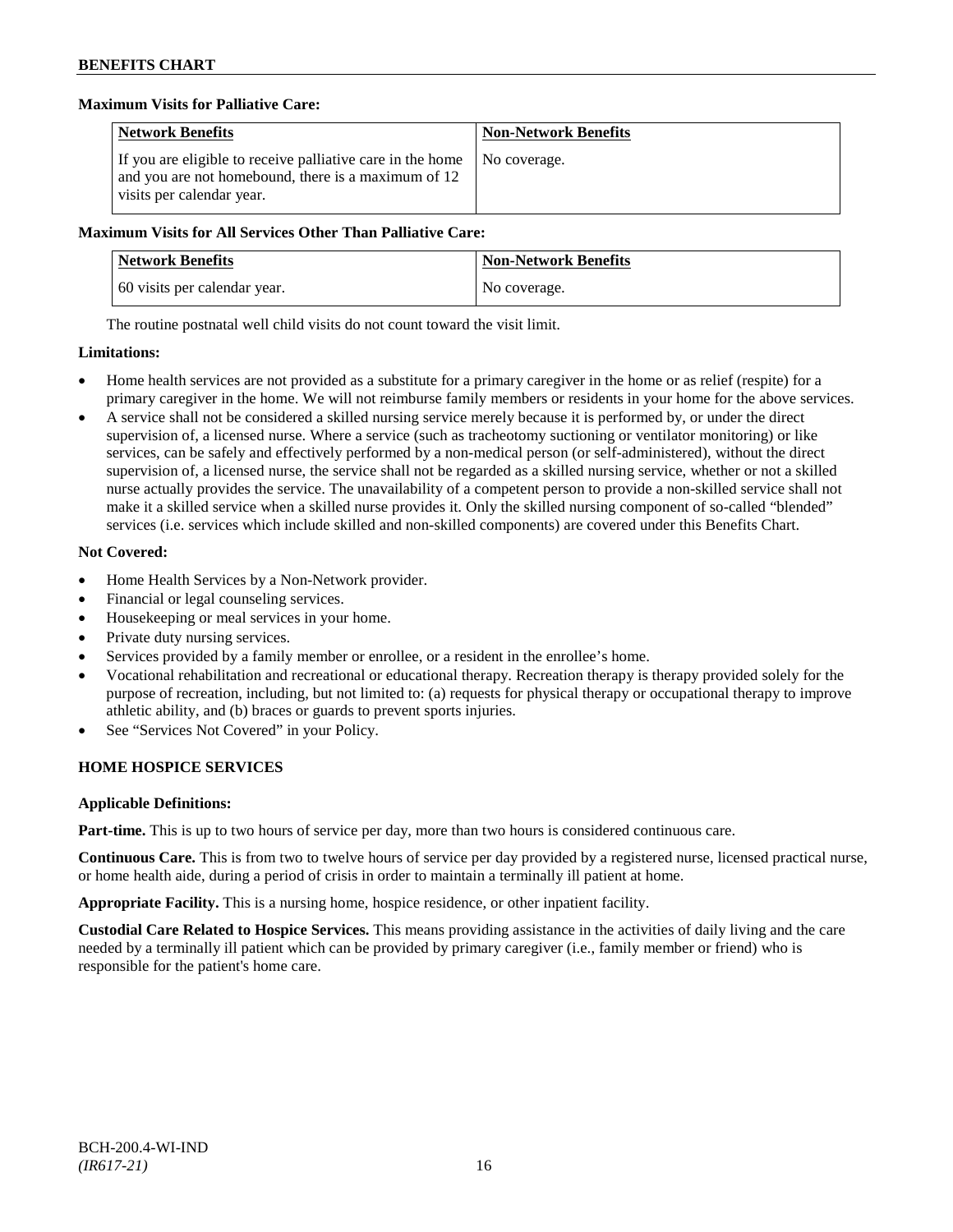### **Covered Services:**

**Home Hospice Program:** We cover the services described below if you are terminally ill and accepted as a home hospice program participant. You must meet the eligibility requirements of the program, and elect to receive services through the home hospice program. The services will be provided in your home, with inpatient care available when medically necessary as described below. If you elect to receive hospice services, you do so in lieu of curative treatment for your terminal illness for the period you are enrolled in the home hospice program.

**Eligibility:** In order to be eligible to be enrolled in the home hospice program, you must: (1) be a terminally ill patient (prognosis of six months or less); (2) have chosen a palliative treatment focus (i.e., emphasizing comfort and supportive services rather than treatment attempting to cure the disease or condition); and (3) continue to meet the terminally ill prognosis as reviewed by our medical director or his or her designee over the course of care. You may withdraw from the home hospice program at any time.

**Eligible Services:** Hospice services include the following services provided in accordance with an approved hospice treatment plan:

- Home Health Services:
	- o Part-time care provided in your home by an interdisciplinary hospice team (which may include a physician, nurse, social worker, and spiritual counselor) and medically necessary home health services are covered.
	- o One or more periods of continuous care in your home or in a setting which provides day care for pain or symptom management, when medically necessary, will be covered.
- Inpatient Services: We cover medically necessary inpatient services.
- Other Services:
	- o Respite care is covered for care in your home or in an appropriate facility, to give your primary caregivers (i.e., family members or friends) rest and/or relief when necessary in order to maintain a terminally ill patient at home*.*
	- o Medically necessary medications for pain and symptom management.
	- o Semi-electric hospital beds and other durable medical equipment are covered.
	- o Emergency and non-emergency care is covered.

| Network Benefits              | <b>Non-Network Benefits</b> |
|-------------------------------|-----------------------------|
| 100% of the charges incurred. | No coverage.                |

Respite care is limited to 5 days per episode, and respite care and continuous care combined are limited to 30 days.

#### **Not Covered:**

- Home Hospice Services by a Non-Network provider.
- Financial or legal counseling services.
- Housekeeping or meal services in your home.
- Custodial or maintenance care related to hospice services, whether provided in the home or in a nursing home.
- Any service not specifically described as covered services under this home hospice services benefits.
- Any services provided by members of your family or residents in your home.
- See "Services Not Covered" in your Policy.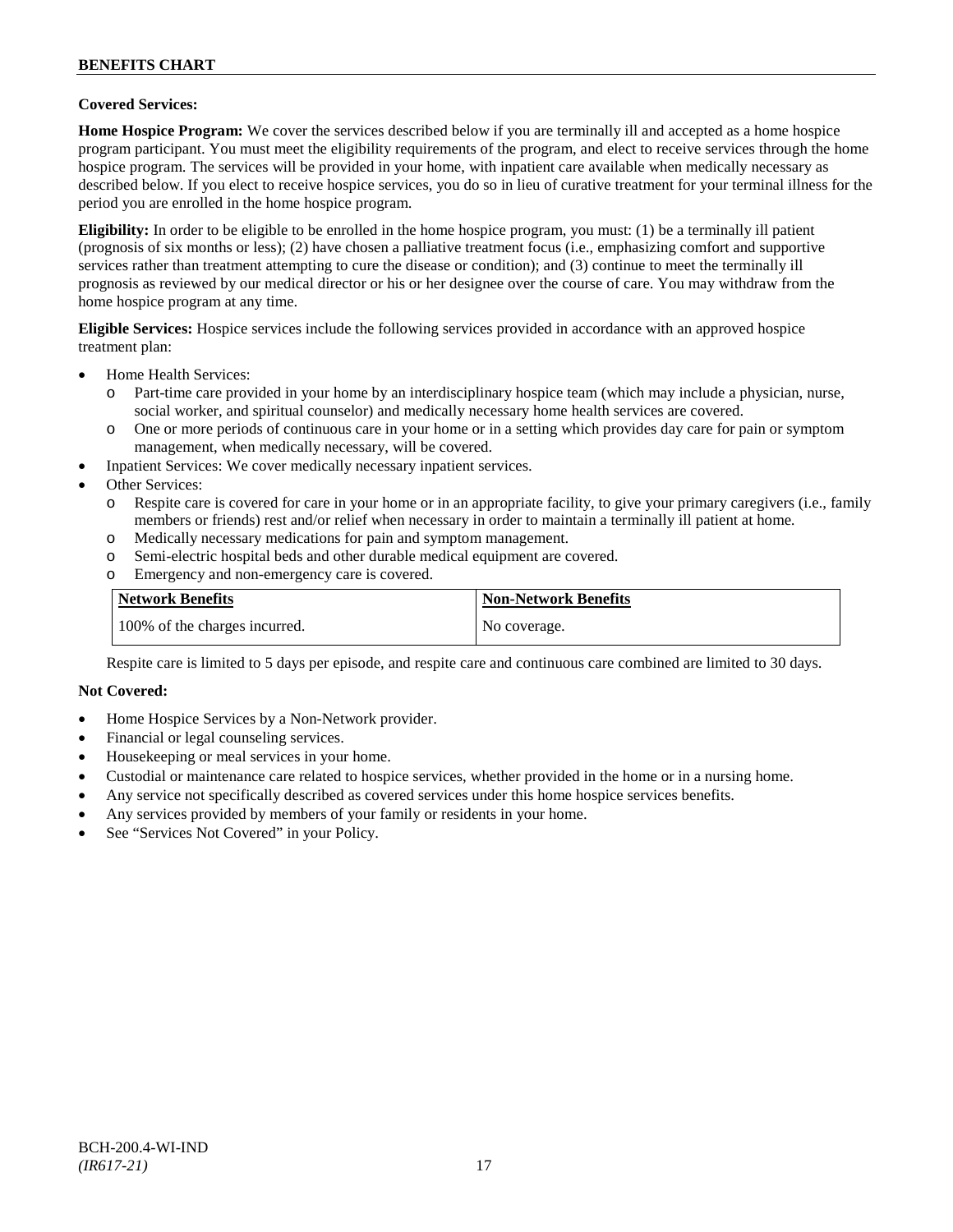## **HOSPITAL AND SKILLED NURSING FACILITY SERVICES**

### **Covered Services:**

We cover services as described below.

### **Medical or Surgical Hospital Services**

**Inpatient Hospital Services:** We cover the following medical or surgical services, for the treatment of acute illness or injury, which require the level of care only provided in an acute care facility. These services must be authorized by a physician.

Inpatient hospital services include: room and board; the use of operating or maternity delivery rooms; intensive care facilities; newborn nursery facilities; general nursing care, anesthesia, laboratory and diagnostic imaging services, radiation therapy, physical therapy, prescription drugs or other medications administered during treatment, blood and blood products (unless replaced), and blood derivatives, and other diagnostic or treatment related hospital services; physician and other professional medical and surgical services provided while in the hospital, including gender reassignment surgery that meets medical coverage criteria.

We cover, following a vaginal delivery, a minimum of 48 hours of inpatient care for the mother and newborn child. We cover, following a caesarean section delivery, a minimum of 96 hours of inpatient care for the mother and newborn child.

Health insurance issuers generally may not, under Federal law, restrict benefits for any hospital length of stay in connection with childbirth for the mother of newborn child to less than 48 hours following a vaginal delivery, or less than 96 hours following a caesarean section. However, Federal law generally does not prohibit the mother's or newborn's attending provider, after consulting with the mother, from discharging the mother or her newborn earlier than 48 hours (or 96 hours as applicable). In any case plans and issuers may not, under Federal law, require that a provider obtain authorization from the plan or the insurance issuer for prescribing a length of stay not in excess of 48 hours (or 96 hours).

| Network Benefits              | <b>Non-Network Benefits</b>   |
|-------------------------------|-------------------------------|
| 100% of the charges incurred. | 100% of the charges incurred. |

Each Insured's admission or confinement, including that of a newborn child, is separate and distinct from the admission or confinement of any other Insured.

**Outpatient Hospital, Ambulatory Care or Surgical Facility Services:** We cover the following medical and surgical services, for diagnosis or treatment of illness or injury on an outpatient basis. These services must be authorized by a physician.

Outpatient services include: use of operating rooms, maternity delivery rooms or other outpatient departments, rooms or facilities; and the following outpatient services: general nursing care, anesthesia, laboratory and diagnostic imaging services, radiation therapy, physical therapy, drugs administered during treatment, blood and blood products (unless replaced), and blood derivatives, and other diagnostic or treatment related outpatient services; physician and other professional medical and surgical services provided while an outpatient, including colonoscopies (starting at age 50, or under age 50 for people at high risk of colorectal cancer), and gender reassignment surgery that meets medical coverage criteria.

For Network Benefits, non-emergent, scheduled outpatient Magnetic Resonance Imaging (MRI) and Computed Tomography (CT) must be provided at a designated facility. Your physician or facility will obtain or verify prior authorization for these services, as needed.

To see the benefit level for diagnostic imaging services, laboratory services and physical therapy, see benefits under Diagnostic Imaging Services, Laboratory Services and Physical Therapy in this Benefits Chart.

| <b>Network Benefits</b>       | <b>Non-Network Benefits</b>   |
|-------------------------------|-------------------------------|
| 100% of the charges incurred. | 100% of the charges incurred. |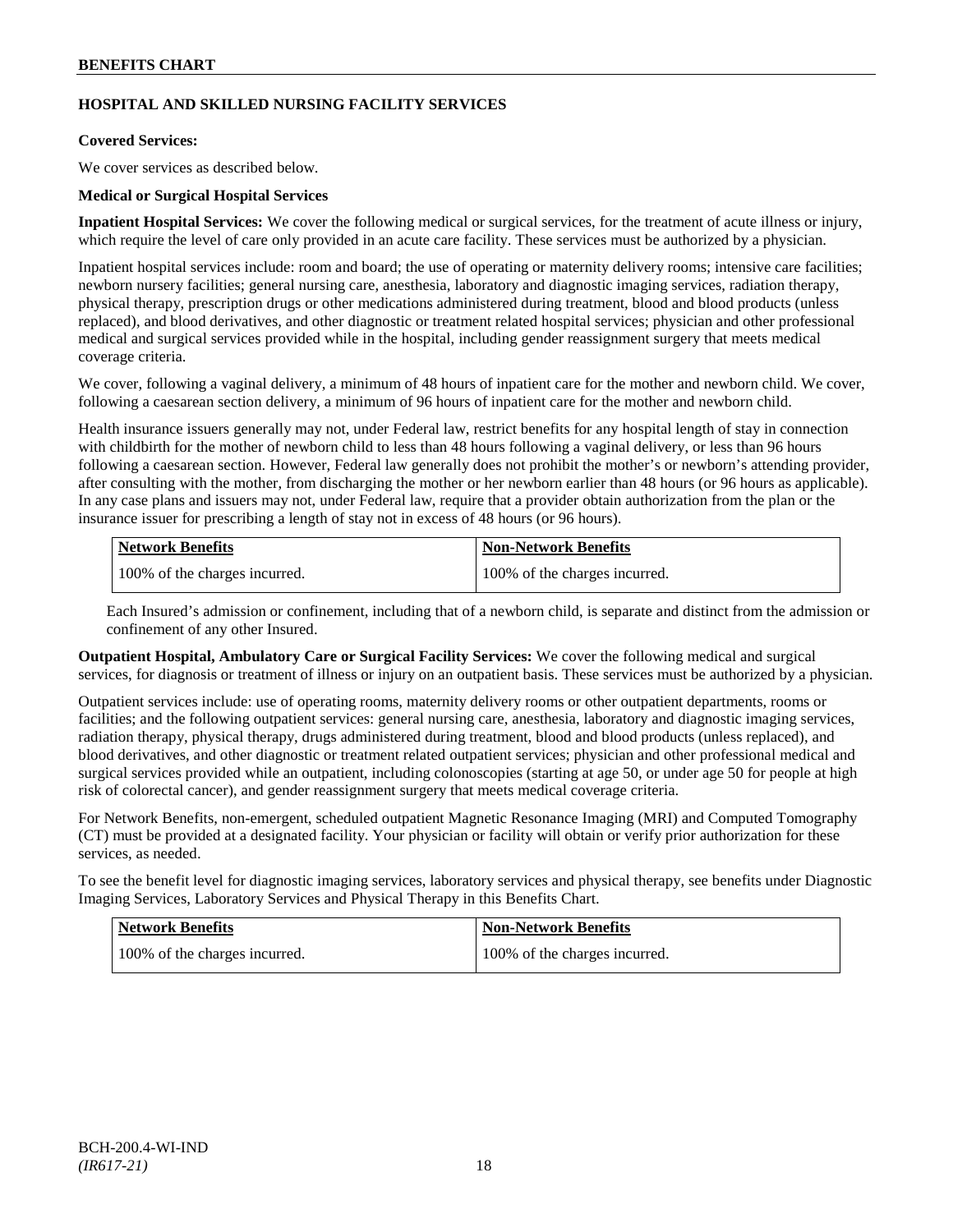**Skilled Nursing Facility Care:** We cover room and board, daily skilled nursing and related ancillary services for post-acute treatment and rehabilitative care of illness or injury that meets medical coverage criteria.

| Network Benefits                             | <b>Non-Network Benefits</b>                  |
|----------------------------------------------|----------------------------------------------|
| 100% of the charges incurred.                | 100% of the charges incurred.                |
| Limited to a 30 day maximum per confinement. | Limited to a 30 day maximum per confinement. |

Each day of services provided under the Network Benefits and Non-Network Benefits, combined, applies toward the maximum shown above.

### **Not Covered:**

- Services for items for personal convenience, such as television rental, are not covered.
- See "Services Not Covered" in your Policy.

### **INFERTILITY SERVICES**

### **Covered Services:**

We cover the diagnosis of infertility. These services include diagnostic procedures and tests provided in connection with an infertility evaluation, office visits and consultations to diagnose infertility.

| <b>Network Benefits</b>       | <b>Non-Network Benefits</b>   |
|-------------------------------|-------------------------------|
| 100% of the charges incurred. | 100% of the charges incurred. |

Coverage is limited to office visits and consultations to diagnose infertility. Treatment is not covered.

### **Not Covered:**

- Treatment of infertility, including, but not limited to, office visits, laboratory, diagnostic imaging services, and drugs for the treatment of infertility; assisted reproduction, including, but not limited to gamete intrafallopian tube transfer (GIFT), zygote intrafallopian tube transfer (ZIFT), intracytoplasmic sperm injection (ICSI), and/or in-vitro fertilization (IVF), and all charges associated with such procedures; reversal of sterilization; artificial insemination; and sperm, ova or embryo acquisition, retrieval or storage; however, we do cover office visits and consultations to diagnose infertility.
- Services related to the establishment of surrogate pregnancy and fees for a surrogate.
- See "Services Not Covered" in your Policy.

### **LABORATORY SERVICES**

#### **Covered Services:**

We cover laboratory tests when ordered by a provider and provided in a clinic or outpatient hospital facility. This includes blood tests to detect lead exposure in children between the ages of 6 months and 72 months.

To see the benefit level for inpatient hospital or skilled nursing facility services, see benefits under Inpatient Hospital and Skilled Nursing Facility Services in this Benefits Chart.

**Prostate-Specific Antigen (PSA) Test Coverage.** We cover prostate cancer screening for men 40 years of age or over who are symptomatic or in a high-risk category and for all men 50 years of age or older. Coverage includes prostate-specific antigen blood test and digital rectal examination.

| Network Benefits              | Non-Network Benefits          |
|-------------------------------|-------------------------------|
| 100% of the charges incurred. | 100% of the charges incurred. |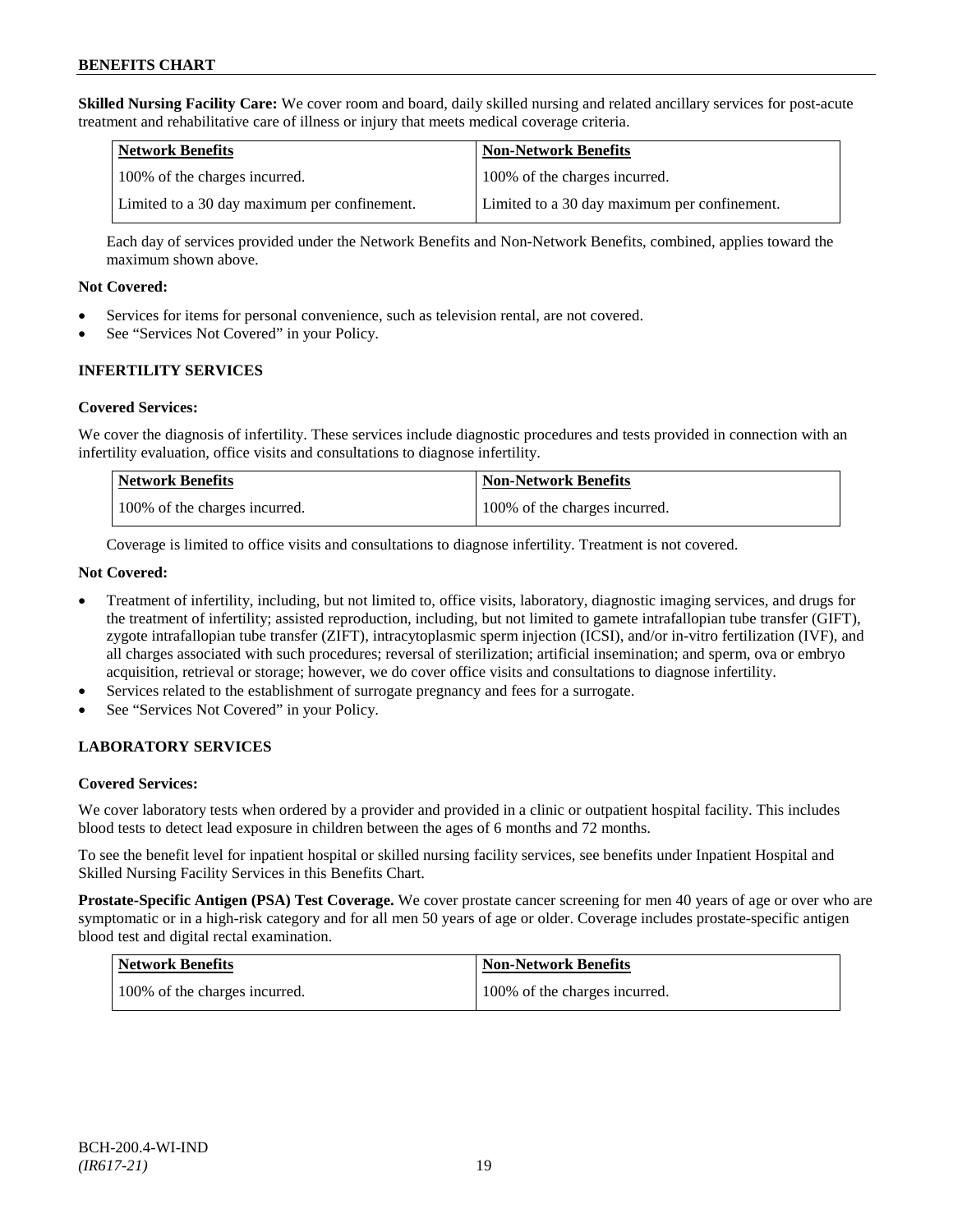### **All other laboratory services**

#### **Services for Illness or Injury**

| Network Benefits              | Non-Network Benefits          |
|-------------------------------|-------------------------------|
| 100% of the charges incurred. | 100% of the charges incurred. |

### **Preventive Services**

Laboratory services associated with preventive services are covered at the benefit level shown in the "Preventive Services" section of this Benefits Chart.

### **Not Covered:**

See "Services Not Covered" in your Policy.

## **MASTECTOMY RECONSTRUCTION BENEFIT**

### **Covered Services:**

We cover reconstruction of the breast on which the mastectomy has been performed; surgery and reconstruction of the other breast to produce symmetrical appearance, and prostheses and physical complications of all stages of mastectomy, including lymphedemas.

| <b>Network Benefits</b>                               | <b>Non-Network Benefits</b>                           |
|-------------------------------------------------------|-------------------------------------------------------|
| Coverage level is same as corresponding Network       | Coverage level is same as corresponding Non-Network   |
| Benefits, depending on type of service provided, such | Benefits, depending on type of service provided, such |
| as Office Visits for Illness or Injury, Inpatient or  | as Office Visits for Illness or Injury, Inpatient or  |
| <b>Outpatient Hospital Services.</b>                  | <b>Outpatient Hospital Services.</b>                  |

#### **Not Covered:**

See "Services Not Covered" in your Policy.

## **MEDICATION THERAPY DISEASE MANAGEMENT PROGRAM**

### **Covered Services:**

If you meet our criteria for coverage, you may qualify for our Medication Therapy Disease Management Program.

The program covers consultations with a designated Network pharmacist.

Covered services are based on established medical policies, which are subject to periodic review and modification by the medical directors. These medical policies (medical coverage criteria) are available by calling Member Services, or logging on to your "*my*HealthPartners" account at [healthpartners.com.](http://www.healthpartners.com/)

| <b>Network Benefits</b>       | <b>Non-Network Benefits</b> |
|-------------------------------|-----------------------------|
| 100% of the charges incurred. | No coverage.                |

### **Not Covered:**

See "Services Not Covered" in your Policy.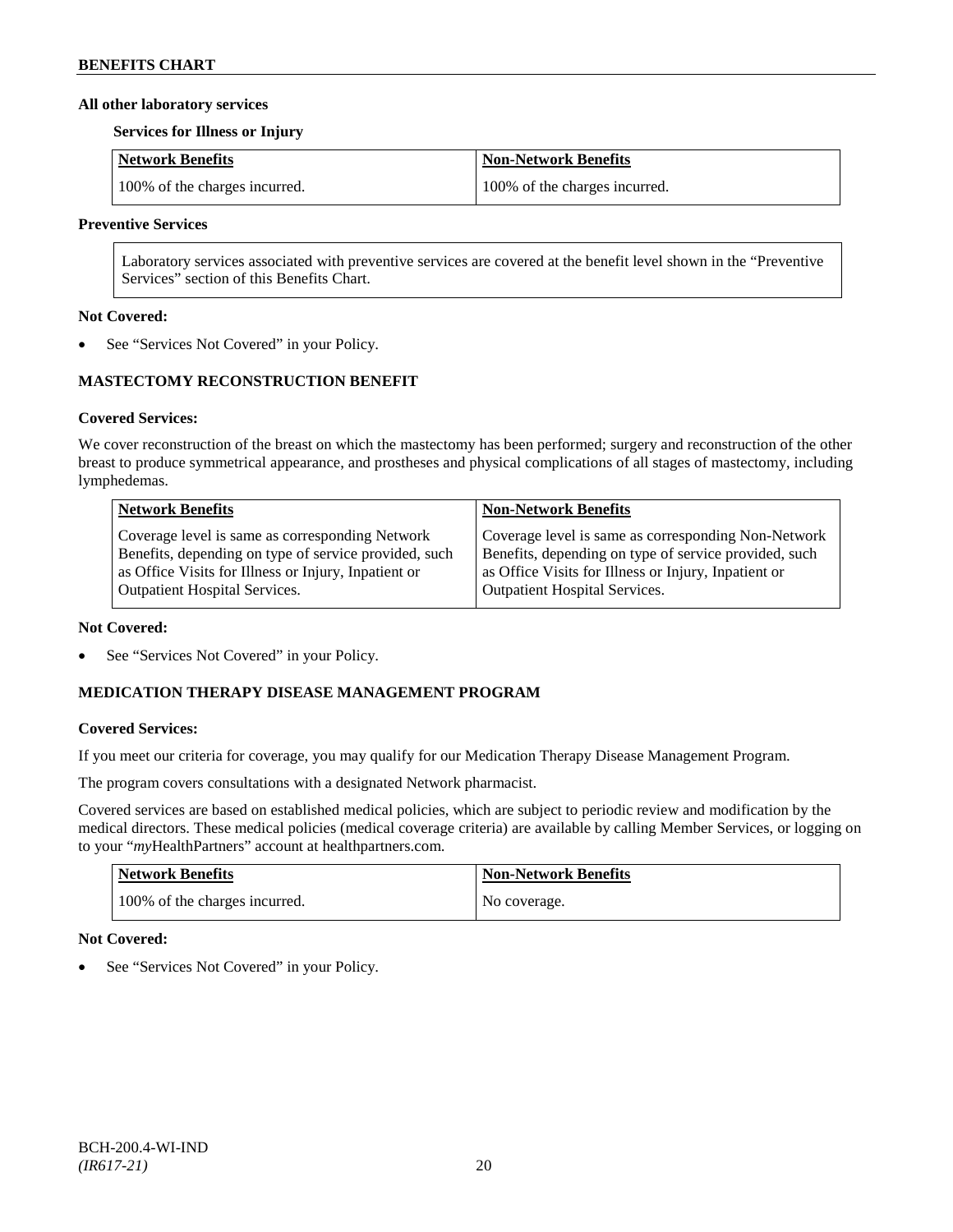## **OFFICE VISITS FOR ILLNESS OR INJURY**

### **Covered Services:**

We cover the following when medically necessary: professional medical and surgical services and related supplies, including biofeedback, of physicians and other health care providers; blood and blood products (unless replaced) and blood derivatives.

We cover diagnosis and treatment of illness or injury to the eyes. Where contact or eye glass lenses are prescribed as medically necessary for the post-operative treatment of cataracts or for the treatment of aphakia, or keratoconus, we cover the initial evaluation, lenses and fitting. Insureds must pay for lens replacement beyond the initial pair.

### **Office visits**

| Network Benefits              | <b>Non-Network Benefits</b>   |
|-------------------------------|-------------------------------|
| 100% of the charges incurred. | 100% of the charges incurred. |

#### **Convenience Clinics**

| <b>Network Benefits</b>       | <b>Non-Network Benefits</b>   |
|-------------------------------|-------------------------------|
| 100% of the charges incurred. | 100% of the charges incurred. |

#### **Scheduled Telephone Visits**

| <b>Network Benefits</b>       | <b>Non-Network Benefits</b>   |
|-------------------------------|-------------------------------|
| 100% of the charges incurred. | 100% of the charges incurred. |

### **E-visits**

### **Access to Online Care through virtuwell a[t virtuwell.com](http://www.virtuwell.com/)**

| <b>Network Benefits</b>       | <b>Non-Network Benefits</b> |
|-------------------------------|-----------------------------|
| 100% of the charges incurred. | No coverage.                |

### **All Other E-visits**

| <b>Network Benefits</b>       | Non-Network Benefits          |
|-------------------------------|-------------------------------|
| 100% of the charges incurred. | 100% of the charges incurred. |

### **Injections Administered in a Physician's Office, other than immunizations**

#### **Allergy Injections**

| Network Benefits              | <b>Non-Network Benefits</b>   |
|-------------------------------|-------------------------------|
| 100% of the charges incurred. | 100% of the charges incurred. |

### **All Other Injections**

| Network Benefits              | <b>Non-Network Benefits</b>   |
|-------------------------------|-------------------------------|
| 100% of the charges incurred. | 100% of the charges incurred. |

### **Not Covered:**

- Court ordered treatment, except as described in this Benefits Chart. Any resulting court ordered treatment for mental health services will be subject to the Policy's requirement for medical necessity.
- See "Services Not Covered" in your Policy.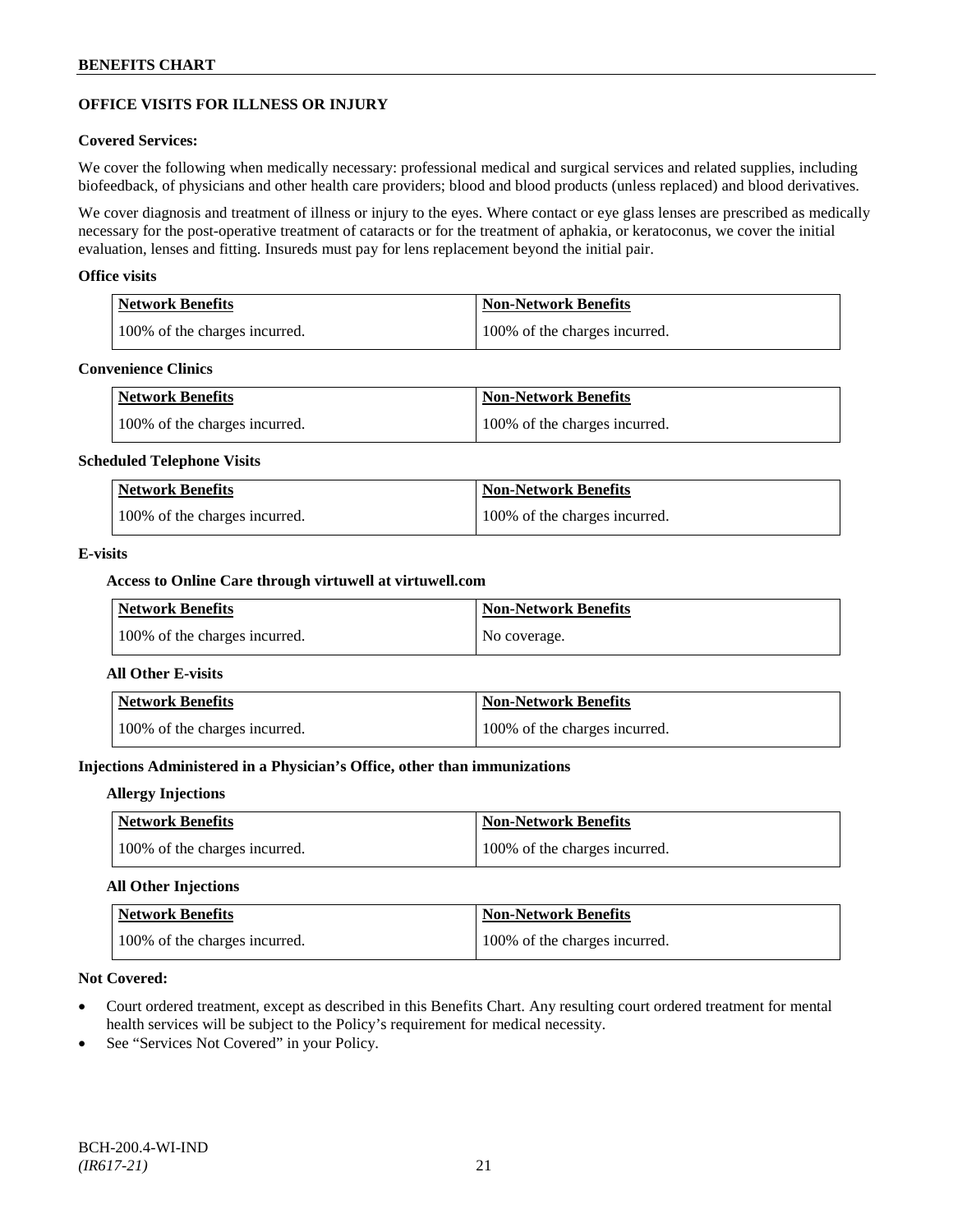## **PEDIATRIC EYEWEAR**

### **Covered Services:**

We cover pediatric eyewear for children, subject to our medical coverage criteria. Coverage under this provision will continue until the end of the month in which the child turns age 19. We also cover low vision services. These medical policies (medical coverage criteria) are available by calling Member Services, or logging on to your "*my*HealthPartners" account at [healthpartners.com.](http://www.healthpartners.com/)

| Network Benefits              | <b>Non-Network Benefits</b> |
|-------------------------------|-----------------------------|
| 100% of the charges incurred. | No coverage.                |

Limited to one pair of eyeglasses (lenses and frames), or one pair of contact lenses per calendar year.

### **Not Covered:**

- Replacement of eyeglasses or contact lenses due to loss or theft.
- Contact lenses for cosmetic purposes.
- See "Services Not Covered" in your Policy.

## **PHYSICAL THERAPY, OCCUPATIONAL THERAPY, SPEECH THERAPY AND OTHER SPECIFIED THERAPIES**

## **Covered Services:**

We cover the following physical therapy, occupational therapy and speech therapy services:

- Medically necessary rehabilitative care to correct the effects of illness or injury.
- Habilitative services rendered for congenital, developmental or medical conditions which have significantly limited the successful initiation of normal speech and normal motor development.

Massage therapy which is performed in conjunction with other treatment/modalities by a physical or occupational therapist, is part of a prescribed treatment plan and is not billed separately is covered.

We cover services provided in a clinic. We also cover physical therapy provided in an outpatient hospital facility. To see the benefit level for inpatient hospital or skilled nursing facility services, see benefits under "Inpatient Hospital and Skilled Nursing Facility Services".

### **Rehabilitative Care**

| <b>Network Benefits</b>                                                                       | <b>Non-Network Benefits</b>                                                                   |
|-----------------------------------------------------------------------------------------------|-----------------------------------------------------------------------------------------------|
| 100% of the charges incurred.                                                                 | 100% of the charges incurred.                                                                 |
| Physical, Occupational and Speech Therapy are limited<br>to 20 visits each per calendar year. | Physical, Occupational and Speech Therapy are<br>limited to 20 visits each per calendar year. |

In addition to the services provided above, we cover a minimum of:

20 visits per calendar year for pulmonary rehabilitation therapy,

- 36 visits per calendar year for cardiac rehabilitation therapy,
- 30 visits per calendar year for post-cochlear implant aural therapy,
- 20 visits per calendar year for cognitive rehabilitation therapy.

The maximum number of visits are combined for Network Benefits and Non-Network Benefits.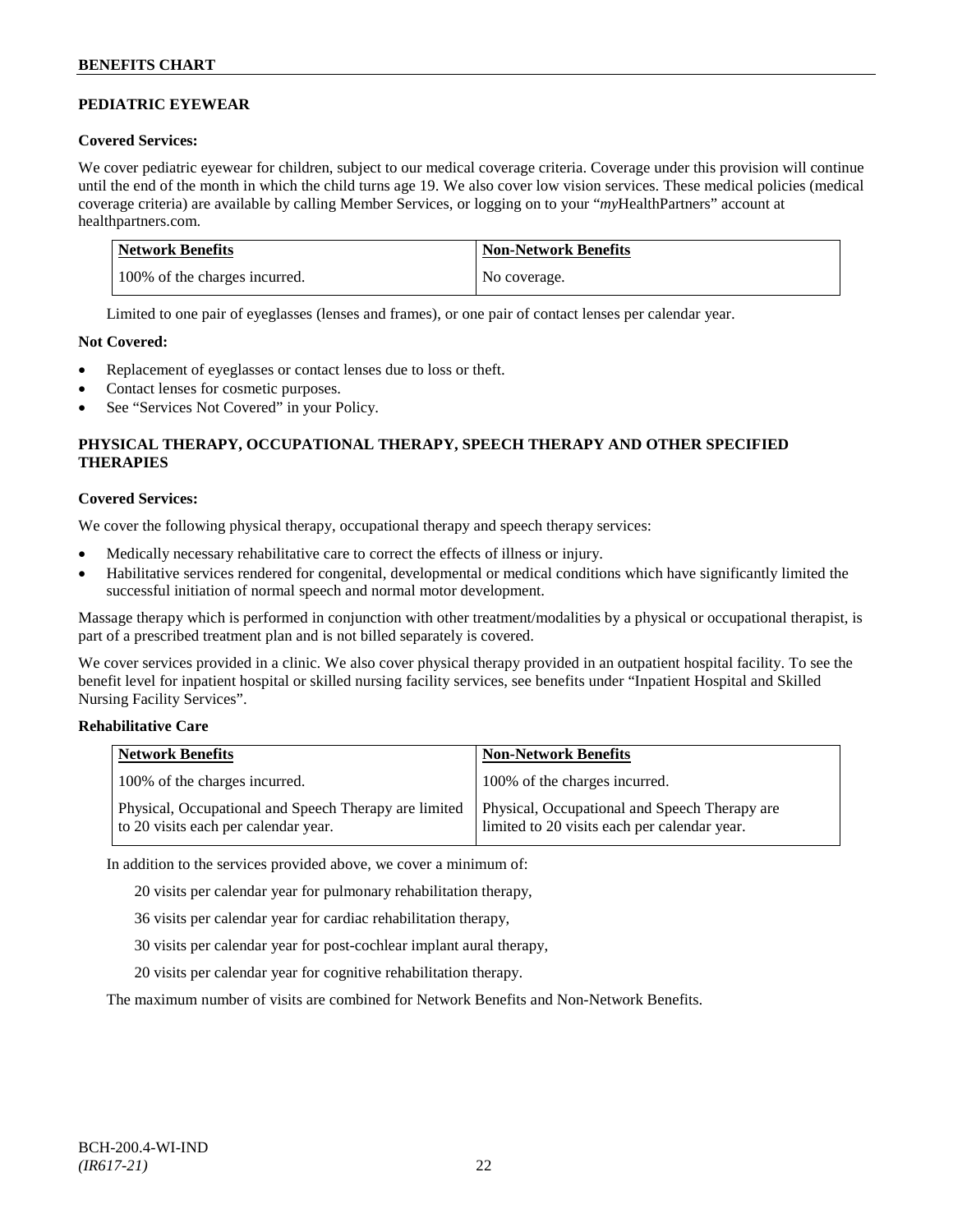### **Habilitative Care**

| Network Benefits                                                                              | <b>Non-Network Benefits</b>                                                                   |
|-----------------------------------------------------------------------------------------------|-----------------------------------------------------------------------------------------------|
| 100% of the charges incurred.                                                                 | 100% of the charges incurred.                                                                 |
| Physical, Occupational and Speech Therapy are limited<br>to 20 visits each per calendar year. | Physical, Occupational and Speech Therapy are<br>limited to 20 visits each per calendar year. |

The maximum number of visits is combined for Network Benefits and Non-Network Benefits.

### **Not Covered:**

- Massage therapy for the purpose of comfort or convenience of the Insured.
- See "Services Not Covered" in your Policy.

## **PRESCRIPTION DRUG SERVICES**

### **Covered Services:**

We cover prescription drugs and medications that can be self-administered or are administered in a physician's office.

### **For Network Benefits, drugs and medications must be obtained at a network pharmacy.**

### **Outpatient Drugs (except as specified below)**

| <b>Network Benefits</b>                                                                                                                                                                                                                                                                                                                                                      | <b>Non-Network Benefits</b>   |
|------------------------------------------------------------------------------------------------------------------------------------------------------------------------------------------------------------------------------------------------------------------------------------------------------------------------------------------------------------------------------|-------------------------------|
| 100% of the charges incurred.                                                                                                                                                                                                                                                                                                                                                | 100% of the charges incurred. |
| Oral chemotherapy drugs are included on the<br>Specialty Drug List. However, you pay the applicable<br>outpatient drug benefit. As required by Wisconsin law,<br>you will not pay higher cost sharing (deductible,<br>copayment or coinsurance) for orally administered<br>chemotherapy drugs than you pay for injected or<br>intravenously administered chemotherapy drugs. |                               |

### **Mail Order Drugs**

| <b>Network Benefits</b>                                                                                                                                                                                            | <b>Non-Network Benefits</b> |
|--------------------------------------------------------------------------------------------------------------------------------------------------------------------------------------------------------------------|-----------------------------|
| For your convenience, you may also get up to a 90-day<br>supply of outpatient prescription drugs that can be self-<br>administered through the designated mail order service.                                      | See Network Benefits.       |
| Outpatient drugs ordered through this service are.<br>covered at the benefit percent and copayments shown in<br>Outpatient Drugs above.                                                                            |                             |
| New prescriptions to treat chronic conditions and trial<br>drugs will be limited to quantity limits described at the<br>end of this section. You will have to pay one copayment<br>for your initial 30-day supply. |                             |
| Specialty Drugs are not available through the mail order<br>service.                                                                                                                                               |                             |

### **Tobacco Cessation Drugs are covered for all FDA approved tobacco cessation drugs**

| Network Benefits              | <b>Non-Network Benefits</b>   |
|-------------------------------|-------------------------------|
| 100% of the charges incurred. | 100% of the charges incurred. |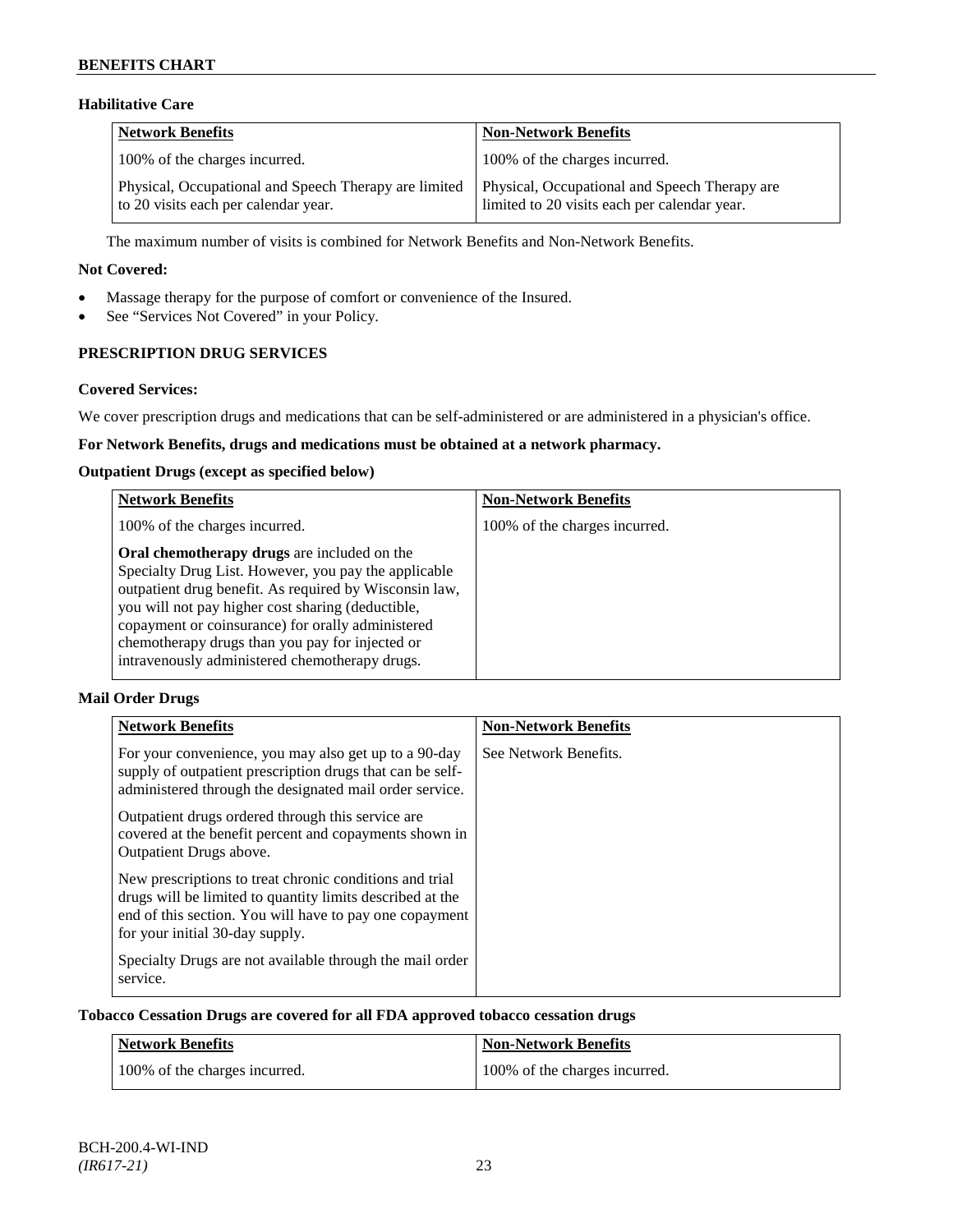### **Contraceptive Drugs**

| <b>Network Benefits</b>                                                                                                          | <b>Non-Network Benefits</b>   |
|----------------------------------------------------------------------------------------------------------------------------------|-------------------------------|
| 100% of the charges incurred for formulary drugs.                                                                                | 100% of the charges incurred. |
| If a physician requests that a Non-Formulary<br>contraceptive drug be dispensed as written, the drug<br>will be covered at 100%. |                               |

## **Specialty Drugs that are Self-Administered**

| <b>Network Benefits</b>                                                                                                                                                                                                                                                                                                                                                      | <b>Non-Network Benefits</b> |
|------------------------------------------------------------------------------------------------------------------------------------------------------------------------------------------------------------------------------------------------------------------------------------------------------------------------------------------------------------------------------|-----------------------------|
| 100% of the charges incurred.                                                                                                                                                                                                                                                                                                                                                | No coverage.                |
| Oral chemotherapy drugs are included on the<br>Specialty Drug List. However, you pay the applicable<br>outpatient drug benefit. As required by Wisconsin law,<br>you will not pay higher cost sharing (deductible,<br>copayment or coinsurance) for orally administered<br>chemotherapy drugs than you pay for injected or<br>intravenously administered chemotherapy drugs. |                             |

In order for the plan to better manage available manufacturer-funded copayment assistance, copayments for certain specialty medications may vary and be set to approximate the maximum of any available manufacturer-funded copayment assistance programs. However, in no case will true out-of-pocket costs to the Insured be greater than the maximum copayment/coinsurance shown in this Benefits Chart. Manufacturer-funded copayment assistance received by an Insured will not apply to the Insured's annual deductible or out-of-pocket limit.

Specialty Drugs are limited to drugs on the Specialty Drug List and must be obtained from a designated vendor.

### **Limitations:**

- Certain drugs may require prior authorization as indicated on the Formulary. HealthPartners may require prior authorization for the drug and also the site where the drug will be provided. Certain drugs are subject to our utilization review process and quantity limits.
- Certain non-formulary drugs require prior authorization. In addition, certain drugs may be subject to any quantity limits applied as part of our trial program.
- If an Insured requests a brand name drug when there is a generic equivalent, the brand name drug will be covered up to the charge that would apply to the generic drug, minus any required copayment. If a physician requests that a brand name drug be dispensed as written, and we determine the brand name drug is medically necessary, the drug will be paid at the brand name drug benefit.
- We may require Insureds to try over-the-counter (OTC) drug alternatives before approving more costly formulary prescription drugs.
- Unless otherwise specified in the Prescription Drug Services section, you may receive up to a 30-day supply per prescription.
- New prescriptions to treat certain chronic conditions are limited to a 30-day supply.
- A 90-day supply will be covered and dispensed only at pharmacies that participate in our extended day supply program.
- No more than a 30-day supply of Specialty Drugs will be covered and dispensed at a time unless it's a manufacturer supplied drug that cannot be split that supplies the Insured with more than a 30-day supply.
- If a copayment is required, you must pay one copayment for each 30-day supply, or portion thereof.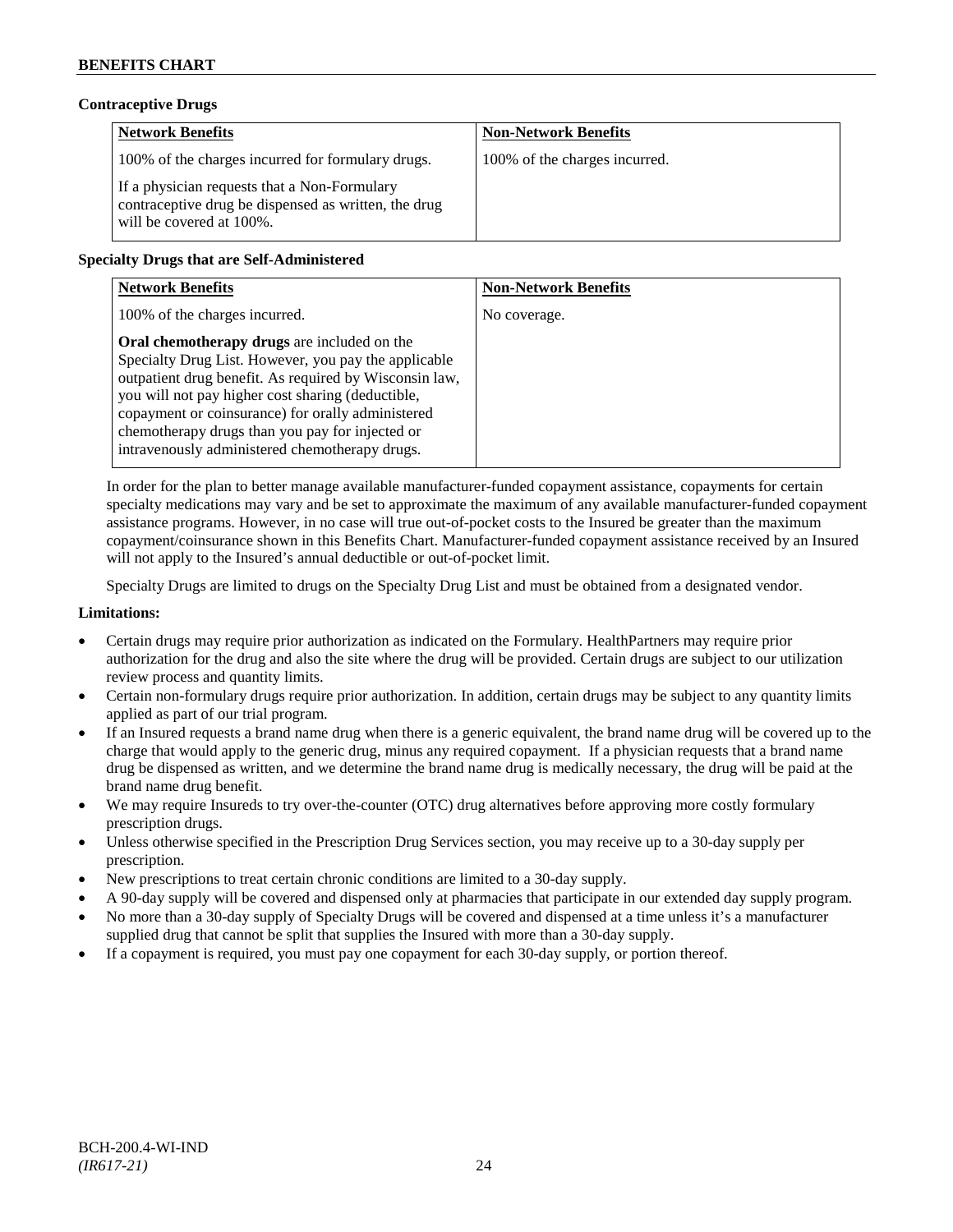### **Not Covered:**

- Replacement of prescription drugs, medications, equipment and supplies due to loss, damage or theft.
- Nonprescription (over-the-counter) drugs or medications, including, but not limited to, vitamins, supplements, homeopathic remedies, and non-FDA approved drugs, unless listed on the Formulary and prescribed by a physician or legally authorized health care provider under applicable state and federal law. This exclusion does not include over-thecounter contraceptives for women as allowed under the Affordable Care Act when the Insured obtains a prescription for the item. In addition, if the Insured obtains a prescription, this exclusion does not include aspirin to prevent cardiovascular disease for men and women of certain ages; folic acid supplements for women who may become pregnant; fluoride chemoprevention supplements for children without fluoride in their water source; and iron supplements for children age 6- 12 who are at risk for anemia.
- All drugs for the treatment of sexual dysfunction.
- All drugs for the treatment of growth deficiency.
- All drugs for the treatment of infertility.
- Medical cannabis.
- Drugs on the Excluded Drug List. The Excluded Drug List includes select drugs within a therapy class that are not eligible for coverage. This includes drugs that may be excluded for certain indications. The Excluded Drug List is available at [healthpartners.com.](http://www.healthpartners.com/)
- Drugs that are newly approved by the FDA until they are reviewed and approved by HealthPartners Pharmacy and Therapeutics Committee.
- Medical devices approved by the FDA will not be covered under the Prescription Drug Services section unless they are on our formulary. Covered medical devices are generally submitted and reimbursed under your medical benefits.
- See "Services Not Covered" in your Policy.

### **PREVENTIVE SERVICES**

### **Applicable Definitions:**

**Routine Preventive Services** are routine healthcare services that include screenings, check-ups and counseling to prevent illness, disease or other health problems before symptoms occur.

**Diagnostic Services** are services to help a provider understand your symptoms, diagnose illness and decide what treatment may be needed. They may be the same services that are listed as preventive services, but they are being used as diagnostic services. Your provider will determine if these services are preventive or diagnostic. These services are not preventive if received as part of a visit to diagnose, manage or maintain an acute or chronic medical condition, illness or injury. When that occurs, unless otherwise indicated below, standard deductibles, copayments or coinsurance apply.

#### **Covered Services:**

We cover preventive services that meet any of the requirements under the Affordable Care Act (ACA) shown in the bulleted items below. These preventive services are covered at 100% under the Network Benefits with no deductible, copayments or coinsurance. (If a preventive service is not required by the ACA and it is covered at a lower benefit level, it will be specified below.) Preventive benefits mandated under the ACA are subject to periodic review and modification. Changes would be effective in accordance with the federal rules. Preventive services mandated by the ACA include:

- Evidence-based items or services that have in effect a rating of A or B in the current recommendations of the United States Preventive Services Task Force with respect to the individual;
- Immunizations for routine use in children, adolescents, and adults that have in effect a recommendation from the Advisory Committee on Immunization Practices of the Centers for Disease Control and Prevention with respect to the individual;
- With respect to infants, children, and adolescents, evidence-informed preventive care and screenings provided for in comprehensive guidelines supported by the Health Resources and Services Administration; and
- With respect to women, preventive care and screenings provided for in comprehensive guidelines supported by the Health Resources and Services Administration.

Covered services are based on established medical policies, which are subject to periodic review and modification by the medical directors. These medical policies (medical coverage criteria) are available by calling Member Services, or logging on to your "*my*HealthPartners" account at [healthpartners.com.](http://www.healthpartners.com/)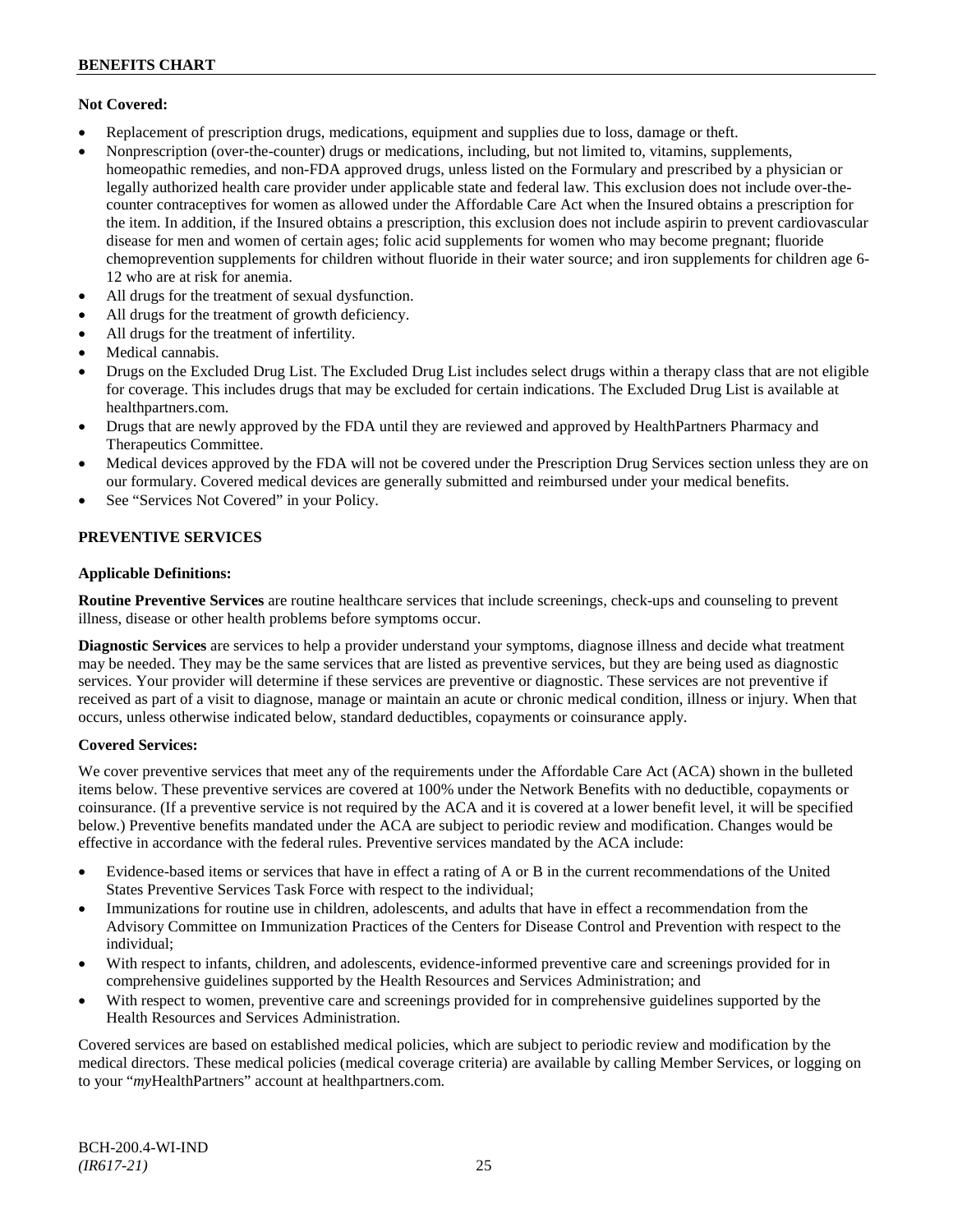### **ACA and state mandated preventive services are covered as follows:**

**Routine Health Exams and Periodic Health Assessments**. A physician or health care provider will counsel you as to how often health assessments are needed based on age, sex and health status. This includes screening and counseling for tobacco cessation and all FDA approved tobacco cessation medications including over-the-counter drugs (as shown in the Prescription Drug Services section).

| Network Benefits              | Non-Network Benefits          |
|-------------------------------|-------------------------------|
| 100% of the charges incurred. | 100% of the charges incurred. |

**Child Health Supervision Services.** This includes pediatric preventive services such as newborn screenings, appropriate immunizations, developmental assessments and laboratory services appropriate to the age of the child from birth to 72 months, and appropriate immunizations to age 18.

| <b>Network Benefits</b>       | <b>Non-Network Benefits</b>   |
|-------------------------------|-------------------------------|
| 100% of the charges incurred. | 100% of the charges incurred. |

### **Routine Prenatal Care and Exams**

| Network Benefits              | Non-Network Benefits          |
|-------------------------------|-------------------------------|
| 100% of the charges incurred. | 100% of the charges incurred. |

**Routine Postnatal Care.** This includes health exams, assessments, education and counseling relating to the period immediately after childbirth.

| <b>Network Benefits</b>       | Non-Network Benefits          |
|-------------------------------|-------------------------------|
| 100% of the charges incurred. | 100% of the charges incurred. |

**Routine Screening Procedures for Cancer.** This includes colorectal screening starting at age 50 and under age 50 for people at high risk of colorectal cancer. This also includes other cancer screenings recommended by the USPSTF with an A or B rating. Women's preventive health services below describe additional routine screening procedures for cancer.

| Network Benefits              | <b>Non-Network Benefits</b>   |
|-------------------------------|-------------------------------|
| 100% of the charges incurred. | 100% of the charges incurred. |

### **Routine Eye and Hearing Exams for members under the age of 22**

| Network Benefits              | <b>Non-Network Benefits</b>   |
|-------------------------------|-------------------------------|
| 100% of the charges incurred. | 100% of the charges incurred. |

**Professional Voluntary Family Planning Services.** This includes services to prevent or delay a pregnancy, including counseling and education. Services must be provided by a licensed provider.

| <b>Network Benefits</b>       | <b>Non-Network Benefits</b>   |
|-------------------------------|-------------------------------|
| 100% of the charges incurred. | 100% of the charges incurred. |

#### **Adult Immunizations**

| <b>Network Benefits</b>       | <b>Non-Network Benefits</b>   |
|-------------------------------|-------------------------------|
| 100% of the charges incurred. | 100% of the charges incurred. |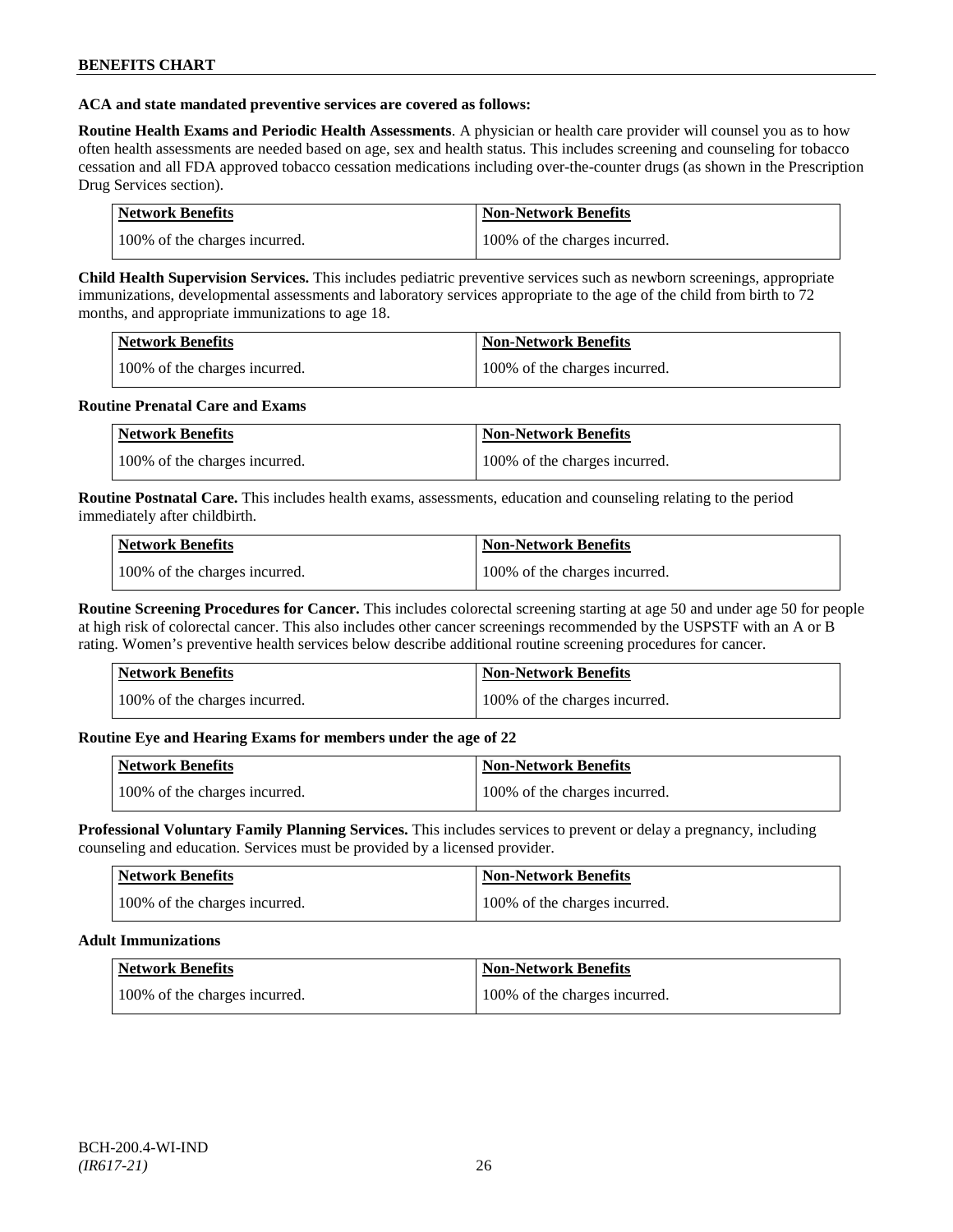**Women's Preventive Health Services.** This includes mammograms, screenings for cervical cancer (pap smears), breast pumps, human papillomavirus (HPV) testing, counseling for sexually transmitted infections, counseling and screening for human immunodeficiency virus (HIV), and all FDA approved contraceptive methods as prescribed by a doctor, sterilization procedures, education and counseling (see the Prescription Drug Services section for coverage of oral contraceptive drugs). We also provide genetic screening for BRCA if someone in your family has the gene or you have a diagnosis of cancer.

The U.S. Preventive Services Task Force (USPSTF) recommends screening mammography, with or without clinical breast examination (CBE), every 1-2 years for women aged 40 and older. For women age 50 and older, we cover an annual mammogram.

| Network Benefits              | <b>Non-Network Benefits</b>   |
|-------------------------------|-------------------------------|
| 100% of the charges incurred. | 100% of the charges incurred. |

**Obesity Screening and Management.** We cover obesity screening and counseling for all ages during a routine preventive care exam. If you are age 18 or older and have a body mass index of 30 or more, we also cover intensive obesity management to help you lose weight. Your primary care doctor can coordinate these services.

| <b>Network Benefits</b>       | <b>Non-Network Benefits</b>   |
|-------------------------------|-------------------------------|
| 100% of the charges incurred. | 100% of the charges incurred. |

**Preventive Medications.** We cover preventive medications currently recommended by USPSTF with an A or B rating if they are prescribed by your medical provider and they are listed on our Formulary. Preventive medications are subject to periodic review and modification. Changes would be effective in accordance with the federal rules and reflected in our current medical coverage criteria for preventive care services.

| <b>Network Benefits</b>       | <b>Non-Network Benefits</b>   |
|-------------------------------|-------------------------------|
| 100% of the charges incurred. | 100% of the charges incurred. |

### **In addition to any ACA or state mandated preventive services referenced above, we cover the following eligible preventive services:**

### **Routine Hearing Exams for Adults Age 22 and older**

| <b>Network Benefits</b>       | <b>Non-Network Benefits</b>   |
|-------------------------------|-------------------------------|
| 100% of the charges incurred. | 100% of the charges incurred. |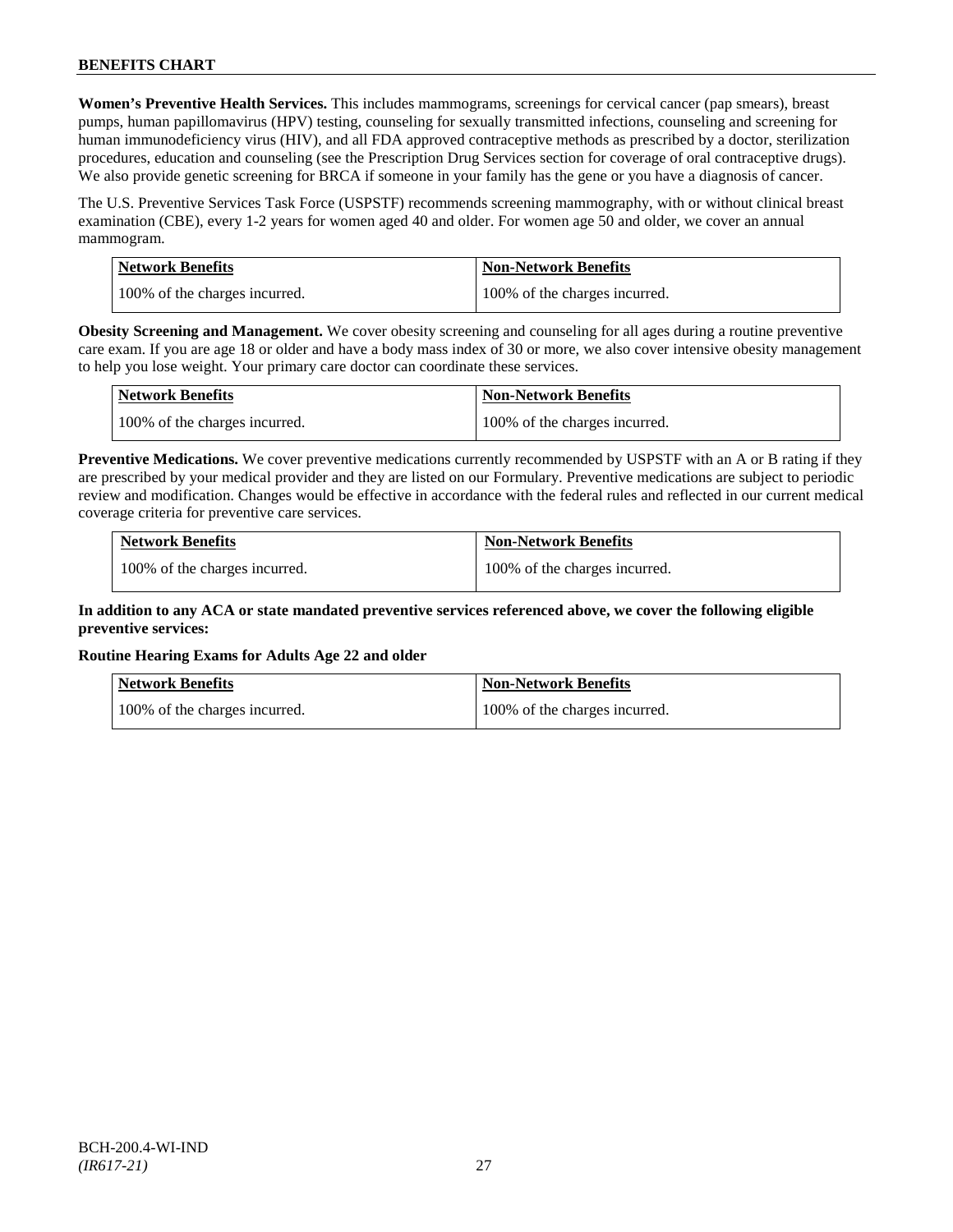**Ovarian Cancer Surveillance Tests for women who are at risk.** "At risk for ovarian cancer" means (1) having a family history that includes any of the following: one or more first-degree or second-degree relatives with ovarian cancer, clusters of female relatives with breast cancer or nonpolyposis colorectal cancer; or (2) testing positive for BRCA1 or BRCA2 mutations. "Surveillance tests for ovarian cancer" means annual screening using: CA-125 serum tumor marker testing, transvaginal ultrasound, pelvic examination or other proven ovarian cancer screening tests currently being evaluated by the federal Food and Drug Administration or by the National Cancer Institute.

| <b>Non-Network Benefits</b>                             |
|---------------------------------------------------------|
| Coverage level is same as corresponding Non-Network     |
| Benefit, depending on type of service provided, such as |
| Diagnostic Imaging Services, Laboratory Services        |
| Office Visits for Illness or Injury, or Preventive      |
| Services.                                               |
|                                                         |

### **Limitations:**

• Services are not preventive if received as part of a visit to diagnose, manage or maintain an acute or chronic medical condition, illness or injury. When that occurs, unless otherwise indicated above, standard deductibles, copayments or coinsurance apply.

### **Not Covered:**

- Routine eye exams for adults age 22 and older.
- See "Services Not Covered" in your Policy.

### **TRANSPLANT SERVICES**

### **Applicable Definitions:**

**Autologous.** This is when the source of cells is from the individual's own marrow or stem cells.

**Allogeneic.** This is when the source of cells is from a related or unrelated donor's marrow or stem cells.

**Allogeneic Bone Marrow Transplant.** This is when the bone marrow is harvested from the related or unrelated donor and stored. The patient undergoes treatment which includes tumor ablation with high-dose chemotherapy and/or radiation. The bone marrow is reinfused (transplanted).

**Autologous Bone Marrow Transplant.** This is when the bone marrow is harvested from the individual and stored. The patient undergoes treatment which includes tumor ablation with high-dose chemotherapy and/or radiation. The bone marrow is reinfused (transplanted).

**Autologous/Allogeneic Stem Cell Support.** This is a treatment process that includes stem cell harvest from either bone marrow or peripheral blood, tumor ablation with high-dose chemotherapy and/or radiation, stem cell reinfusion, and related care. Autologous/allogeneic bone marrow transplantation and high dose chemotherapy with peripheral stem cell rescue/support are considered to be autologous/allogeneic stem cell support.

**Designated Transplant Center.** This is any health care provider, group or association of health care providers designated by us to provide services, supplies or drugs for specified transplants for our Insureds.

**Transplant Services.** This is transplantation (including retransplants) of the human organs or tissue listed below, including all related post-surgical treatment, follow-up care and drugs and multiple transplants for a related cause. Transplant services do not include other organ or tissue transplants or surgical implantation of mechanical devices functioning as a human organ, except surgical implantation of an FDA approved Ventricular Assist Device (VAD) or total artificial heart, functioning as a temporary bridge to heart transplantation.

Prior authorization is required prior to consultation to support coordination of care and benefits.

### **Covered Services:**

We cover eligible transplant services (as defined above) while you are covered under your Policy. Transplants that will be considered for coverage are limited to the following:

Kidney transplants for end-stage disease.

BCH-200.4-WI-IND *(IR617-21)* 28